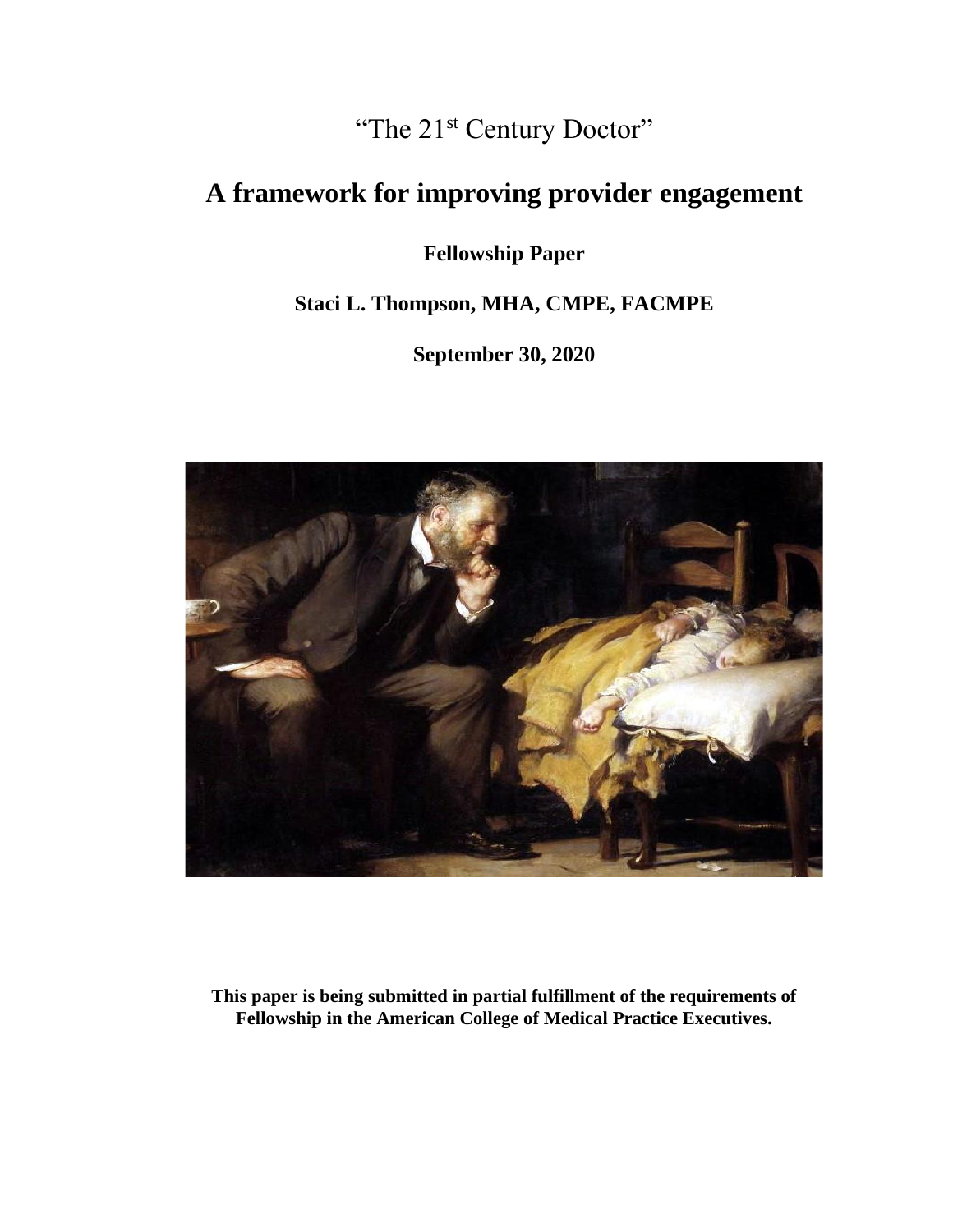# Table of Contents

| 1.       |                |    |  |  |  |  |
|----------|----------------|----|--|--|--|--|
|          | a.             |    |  |  |  |  |
|          | b.             |    |  |  |  |  |
|          | c.             |    |  |  |  |  |
|          | d.             |    |  |  |  |  |
| 2.       |                |    |  |  |  |  |
|          | a.             |    |  |  |  |  |
|          | b.             |    |  |  |  |  |
|          | $\mathbf{c}$ . |    |  |  |  |  |
|          | d.             |    |  |  |  |  |
|          | e.             |    |  |  |  |  |
|          |                |    |  |  |  |  |
| 1.       |                |    |  |  |  |  |
| 2.       |                |    |  |  |  |  |
| 3.       |                |    |  |  |  |  |
|          |                | 25 |  |  |  |  |
| 1.       |                |    |  |  |  |  |
| 2.       |                |    |  |  |  |  |
| 3.       |                |    |  |  |  |  |
| 4.       |                |    |  |  |  |  |
| Part IV: |                |    |  |  |  |  |
| Part V:  |                |    |  |  |  |  |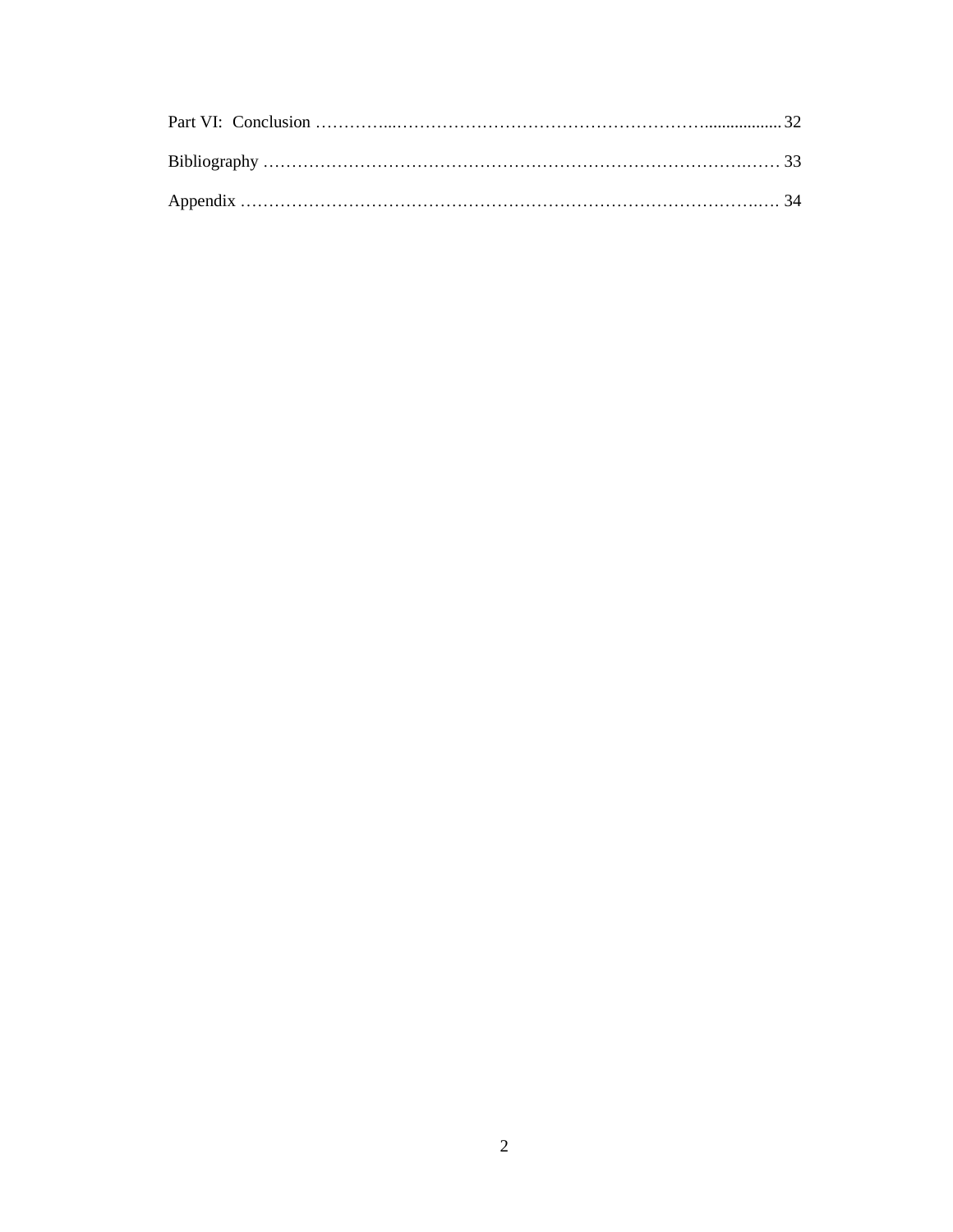#### **Project Summary**

# **This paper ties to the following body of knowledge: Human Resource Management and Patient-Centered Care**

A recent Google search of the term "physician burnout" produces more than 7 million links. At this organization, a rural multispecialty group comprised of over 500 providers, provider engagement surveys show that that these providers may not be at the actual point of burnout, but they are clearly dissatisfied with aspects of their jobs. As patients have become more complex and empowered in their own care, the work itself has changed, with increased mandates for documentation, achievement of quality metrics, in the background of ever shrinking margins. In 2018, several key leaders from this organization attended an AMGA (American Medical Group Association) national meeting, where one of the keystone speakers, Dr. Abraham Verghese, professor of medicine at Stanford, and a best-selling author, gave a talk entitled, "Physician Burnout". He discussed a 19<sup>th</sup> Century painting, "The Doctor", and how it effectively conveys what is at the heart of the medical profession: the healing power of the doctor-patient relationship, of human touch and connection. Leaders from this organization have since realized that this organization owns the only known original study of this painting, donated in 1944 by a local philanthropist. This painting has not been on public display and was largely forgotten over the last couple of decades.

Initially, the goal was to simply preserve the painting and display this in line with the donor's wishes, however, as leaders began discussing this with physicians, advanced practice providers, nurses and administrators alike, it was realized that this gift can serve as a unique cornerstone to talk about these difficult challenges providers face in our organization. It is this author's hypothesis (purpose of this paper) that by utilizing art in medicine, particularly *The Doctor painting,* that a conversation can begin, and these discussions can be used to re-engage providers in a way that has not been done in the past, thus improving overall provider engagement.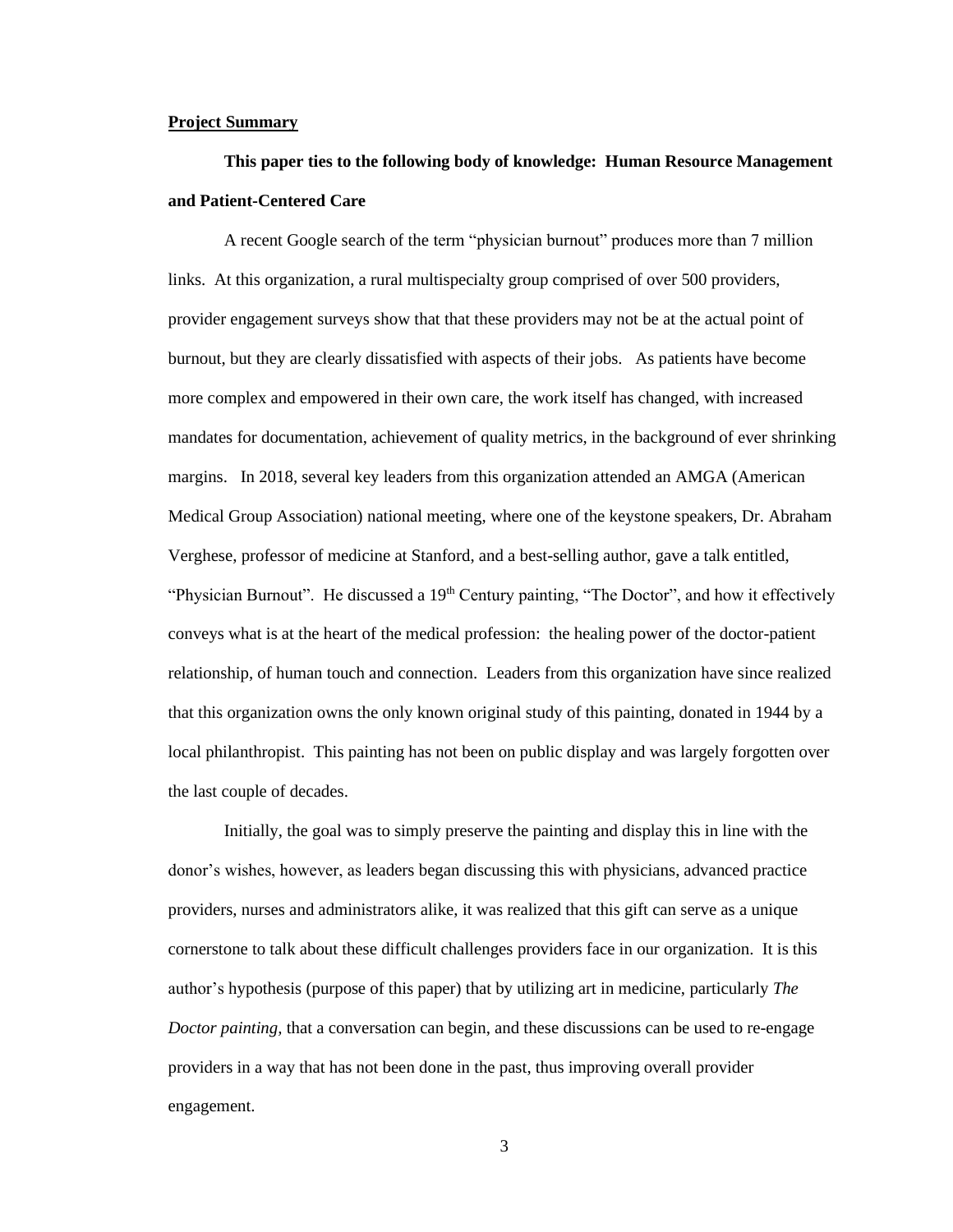#### **Executive Summary**

The organization is a not-for-profit integrated health care system located in a rural area of North Central Pennsylvania and throughout the heart of the Finger Lakes in New York State. Serving as a major regional referral center where more than 1,600 physicians send their patients, the organization is home to one of the longest established group practices in the country. There are over 585 providers, with more than 1,000,000 patient visits each year in 22 communities throughout Pennsylvania and New York.

The Mission of the organization is as follows: "*To work with communities we serve to help each person attain optimal life-long health and well-being. We do so by providing integrated, clinically-advanced services that prevent, diagnose and treat disease, within an environment of compassion, learning and discovery."*

Market Opportunity: This organization, with its long heritage and group practice roots, is uniquely positioned to care for patients in rural Pennsylvania. This access is directly reliant on the system's ability to recruit, engage and retain high quality clinicians. It is anticipated that this project can be used to re-engage the organization's providers and improve provider retention. Ultimately, having a stable provider base is a competitive advantage for this organization.

#### **Management and Key Personnel:**

**President and CEO**- The current President and CEO joined PA in 1984 and today is both the CEO and a practicing gastroenterologist.

**President of Medical Group-** The President of the medical group joined in 2014 from another Health System where he worked for 28 years in increasing roles of physician leadership. He serves as both the President of the medical group and a practicing family medicine physician.

**Executive Vice President, Chief Human Resources-** With 25 years of experience at the DuPont Company at a variety of northeastern and southwestern plants, office, and distribution locations, the Chief Human Resource Officer has served in functions within manufacturing and operational leadership.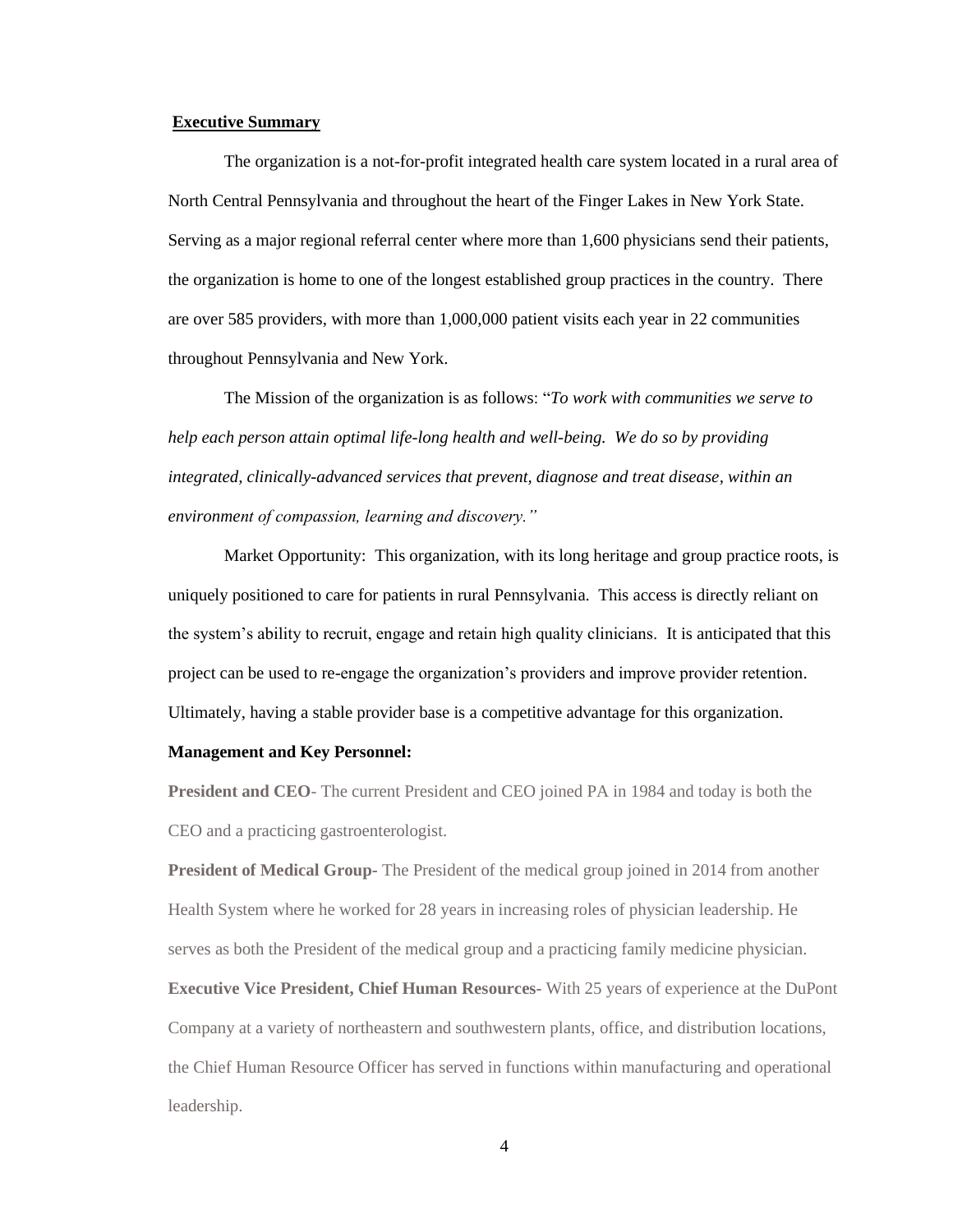**Chief Financial Officer-**The current CFO brings over 30 years of experience in health care finance, and previously served at Crozer-Keystone Health System, Springfield, PA., where he held the position of Sr. Vice President and Chief Financial Officer.

**Executive Vice President and Chief Operating Officer-Medical Group-** The COO of the medical group has served in various leadership roles in her 18-year career with the Medical Group including Vice President of the system with system-wide responsibility for strategic planning and marketing and provider recruitment, Vice President of Operations for the Medical Group, and Vice President of Oncology Services.

**Executive Vice-President and Chief Operating Officer -System Level-**The system COO is responsible for the operational performance of the multi-specialty group practice and fourhospital system. In addition, is responsible for strategic business development and strategic partnerships for the system. He served as a key leader of Medical Group from 1994-2004 in a series of roles leading up to Senior Vice President of System Operations.

#### **Competitors**

As a health care system led by an integrated medical group, the organization views its competition with other larger regional integrated health systems. The following is a list of regional competitors to this organization.

- University of Rochester Health System-The University of Rochester Medical Center is a \$3.5B organization that currently holds 5% market share in Guthrie's 12-county service area.
- Geisinger Health System-The Geisinger system is composed of 1,800 employed physicians, 13 hospital campuses, and holds 7% market share in Guthrie's 12-county service area.
- University of Pittsburgh Medical Center (UPMC)-UPMC is a relatively new player in Guthrie's service area, having recently acquired a hospital Tioga County, PA. This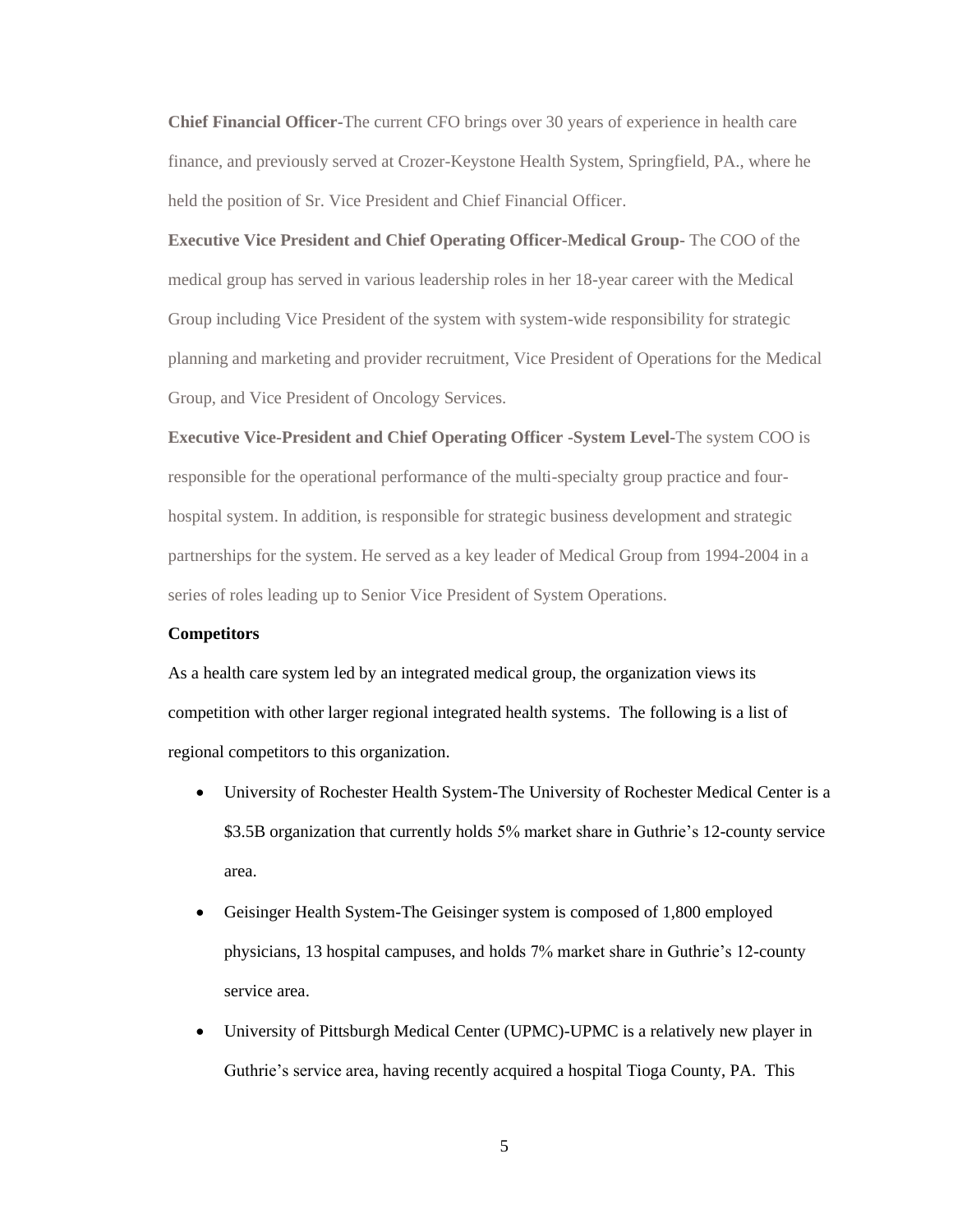\$20.8B system would prove to be a formidable competitor if it moves further into this region.

• Ascension Lourdes-Lourdes is a one-hospital system in Binghamton, NY, and is part of the \$23.7B Ascension system. Ascension Lourdes currently holds a 10% market share in Guthrie's 12-county service area.

#### **Competitive Advantages**

- Integrated health care system with one medical record (EPIC)
- Large provider group practice with origins back to 1910
- Financial Stability (AA- rated organization with over 300 days cash on hand)

#### **Financial Information**

This projects 3-year income statement is as follows:

|            | YEAR 1    | YEAR <sub>2</sub> | YEAR <sub>3</sub> |
|------------|-----------|-------------------|-------------------|
| Revenue    | \$100,000 | \$23,480          | \$13,480          |
| Expenses   | \$96,520  | \$10,000          | \$10,000          |
| Net Income | \$3,480   | \$13,480          | \$3,480           |

Please note that much of the work for this project was completed in Year 1, thus the funding needed in future years is greatly diminished. Year 1 accounted for the complete restoration of the painting. Subsequent years requirement for funding is minimal and will be explained in more detail during the financial section.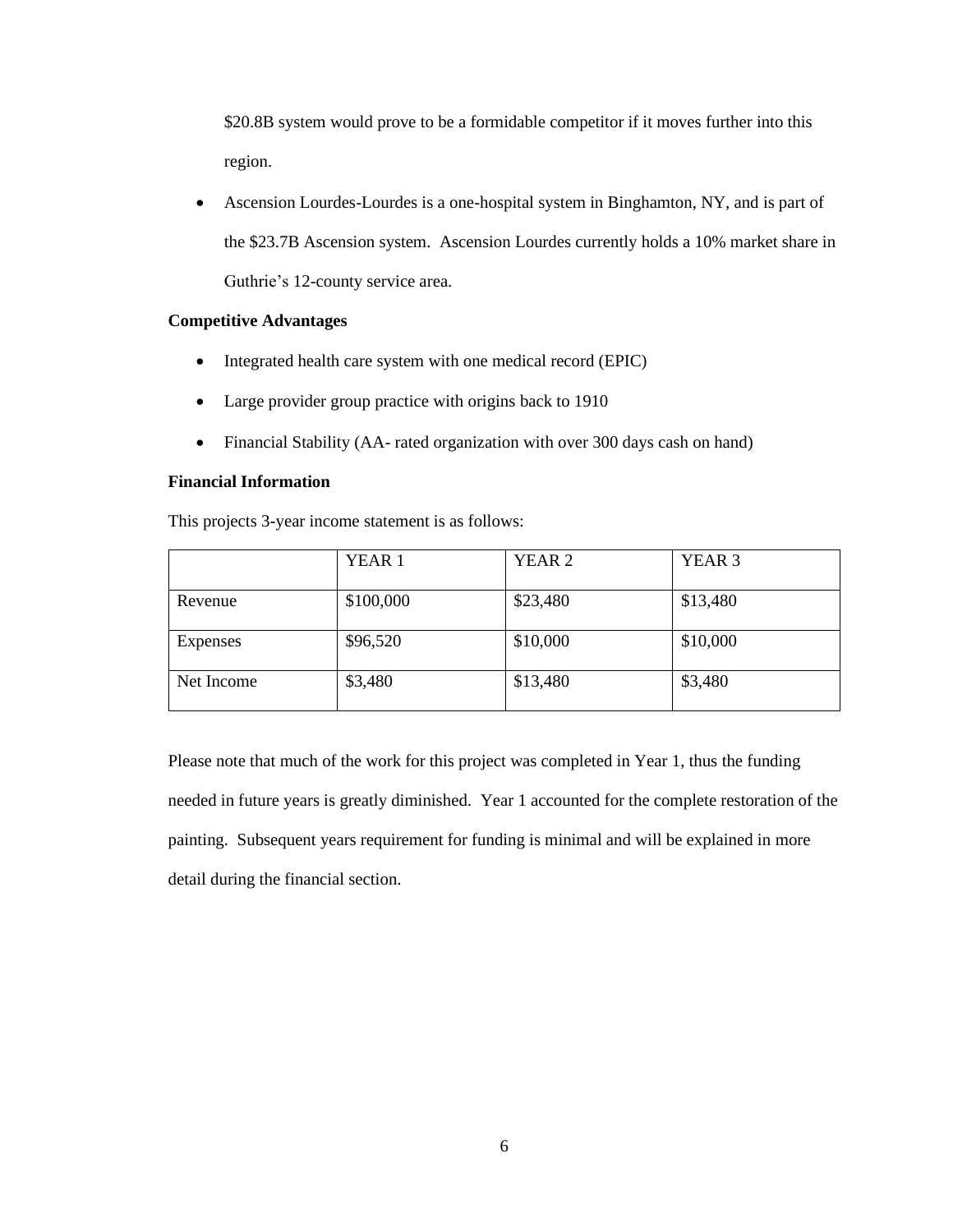#### **Part 1: The Organizational Plan**

#### **1. Summary Description of the organization**

#### **a) Brief Introduction to the organization**

The organization is a non-profit integrated health system located in north central Pennsylvania and upstate New York, serving patients from a twelve-county service area. The organization is a member of the Mayo Clinic Care Network and is the first health system based in Pennsylvania and New York to join this network. The organization is comprised of a research institute, home care/hospice, hospitals, as well as a multi-specialty group practice of more than 325 physicians and 210 advanced practice providers offering 47 specialties through a regional office network providing primary and specialty care in 22 communities in Pennsylvania and New York. In addition, this organization offers home medical equipment and respiratory therapy products at seven convenient Med Supply Depot locations. The organization provides a wide range of services and programs to enhance the health and well-being of those it serves.

As a non-profit health care organization, this system, its physicians, and employees are focused on improving the health and well-being of the communities it serves. The organization's mission, vision and values statements articulate the principles on which the organization was founded and exists today.

#### **b) Mission/Vision/Values**

#### Mission

The organization works with the communities we serve to help each person attain optimal, lifelong health and well-being. We will do so by providing integrated, clinically advanced services that prevent, diagnose, and treat disease, within an environment of compassion, learning, and discovery.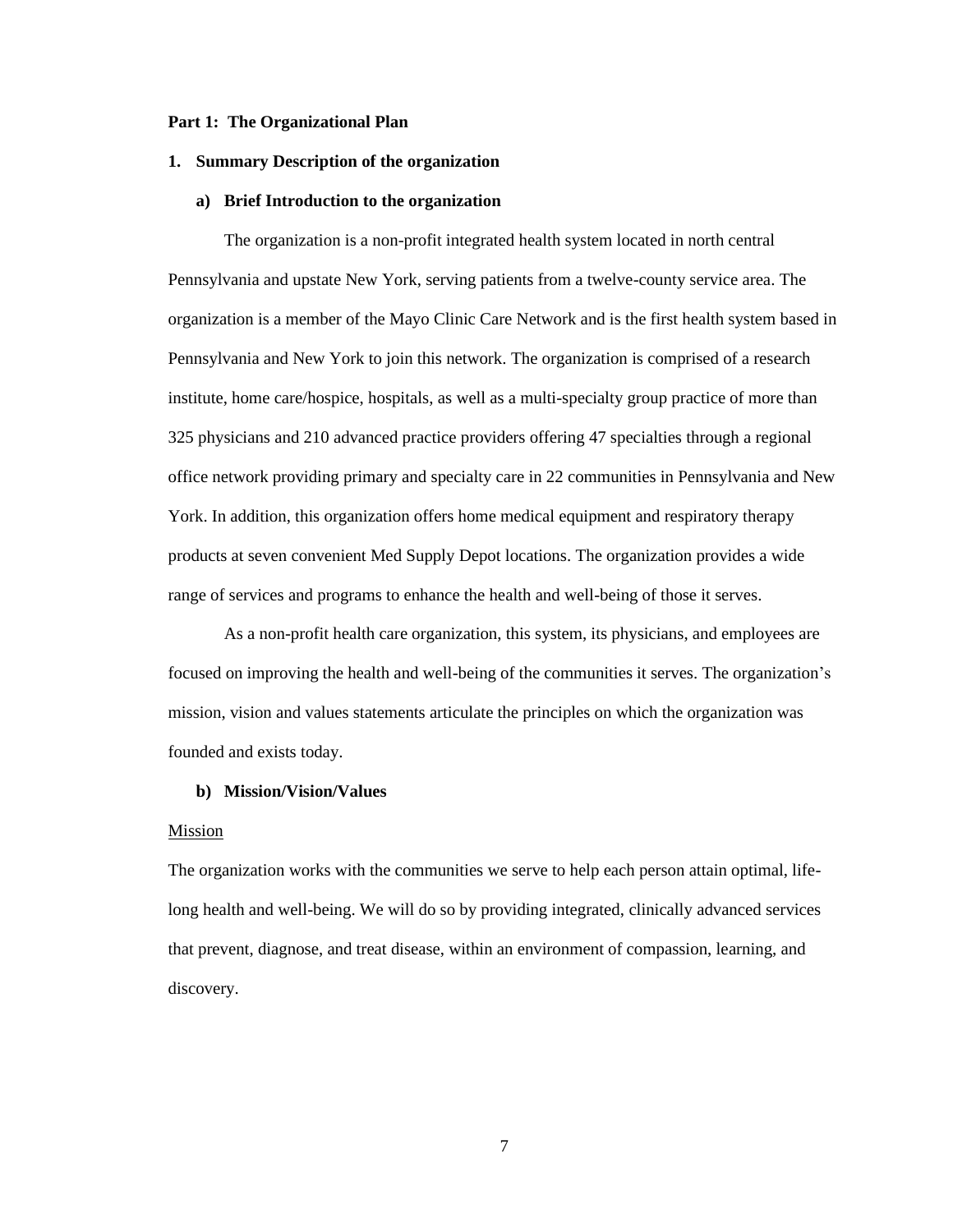#### Vision

Improving Health through Clinical Excellence and Compassion; Every Patient. Every Time. Values

Patient-Centeredness

#### Teamwork

Excellence

#### **c) SWOT Analysis of the organization**

#### **Strengths**

#### • **Strong Cultural Foundation and History**

The organization values are founded on the life and work of Donald Guthrie MD, who came to the booming railroad town of Sayre, PA in 1910. After a three-year surgical residency under the exacting tutelage of Drs. Charles and William Mayo of the Mayo Clinic, the organization began to replicate the Mayo's multispecialty model to create this organization.

#### • **Depth and Breadth of Services Provided**

This system's medical group is a multi-specialty group practice of more than 300 physicians and 200 advanced practice providers and has more than 1 million patient visits each year. The regional network encompasses more than 32 subspecialty and primary sites in 21 communities throughout PA and NY. The organization's primary care network encompasses all the major population centers in the Twin Tiers and provides easy and convenient access to the best medical care available in the region. This organization is an S&P A+, and a Fitch AA- rated organization. The organization's financial strength is also well illustrated in the fact that the organization has approximately 300 days cash on hand, and a debt-to-capital ratio of 20%.

#### **Weaknesses**

• **Shortages of Key Personnel**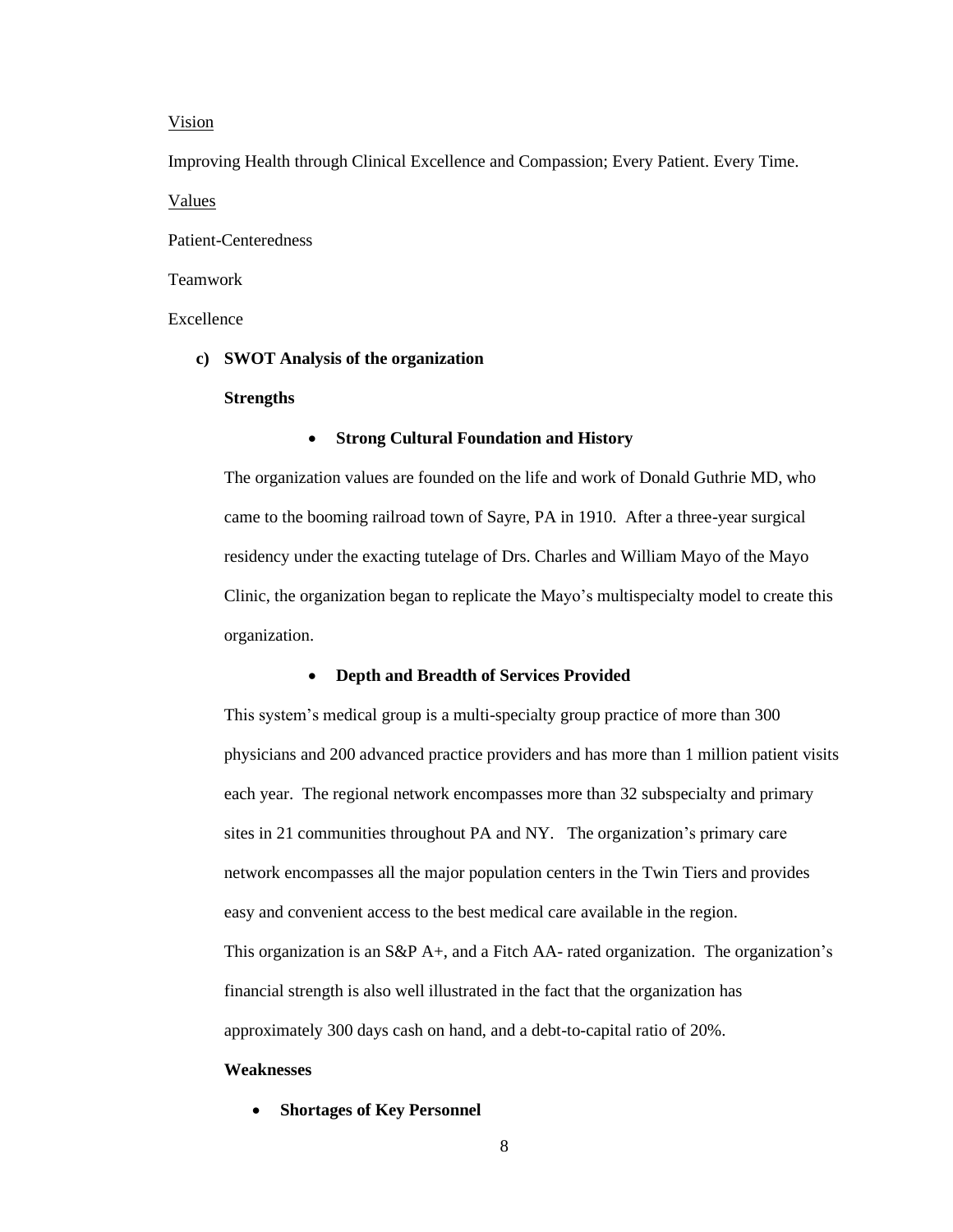Nationally and at this organization, shortages of nurses and physicians in many specialties makes it challenging to maintain adequate staffing. Over the last 5 years, this system has had to rely on an increasing number of locum nurses and providers to meet daily staffing requirements.

| Labor Expense                       | FY 15            | FY 16 | <b>FY 17</b> | <b>FY 18</b>      | <b>FY 19</b>      |
|-------------------------------------|------------------|-------|--------------|-------------------|-------------------|
| <b>Contract Labor-Non-Providers</b> | 1.85m            | 2.70m | 4.04m        | 11.92m            | 17.42m            |
| <b>Contract Labor-Providers</b>     | 6.89m            | 8.61m | 8.35m        | 12.76m            | 17.42m            |
|                                     |                  |       |              |                   |                   |
| <b>TOTAL</b>                        | 8.7 <sub>m</sub> | 11.3m | 12.4m        | 24.7 <sub>m</sub> | 34.7 <sub>m</sub> |

#### • **Decreased Provider Engagement**

#### **Provider Engagement**

**Current State** – Score =  $3.82$  or  $24<sup>th</sup>$  national percentile 2018

\*As measured by Press-Ganey's annual Workforce and Provider Engagement Survey. (More detail to follow later in paper). This decreases provider engagement puts providers at increased risk of burn-out and increase likelihood of leaving the organization.

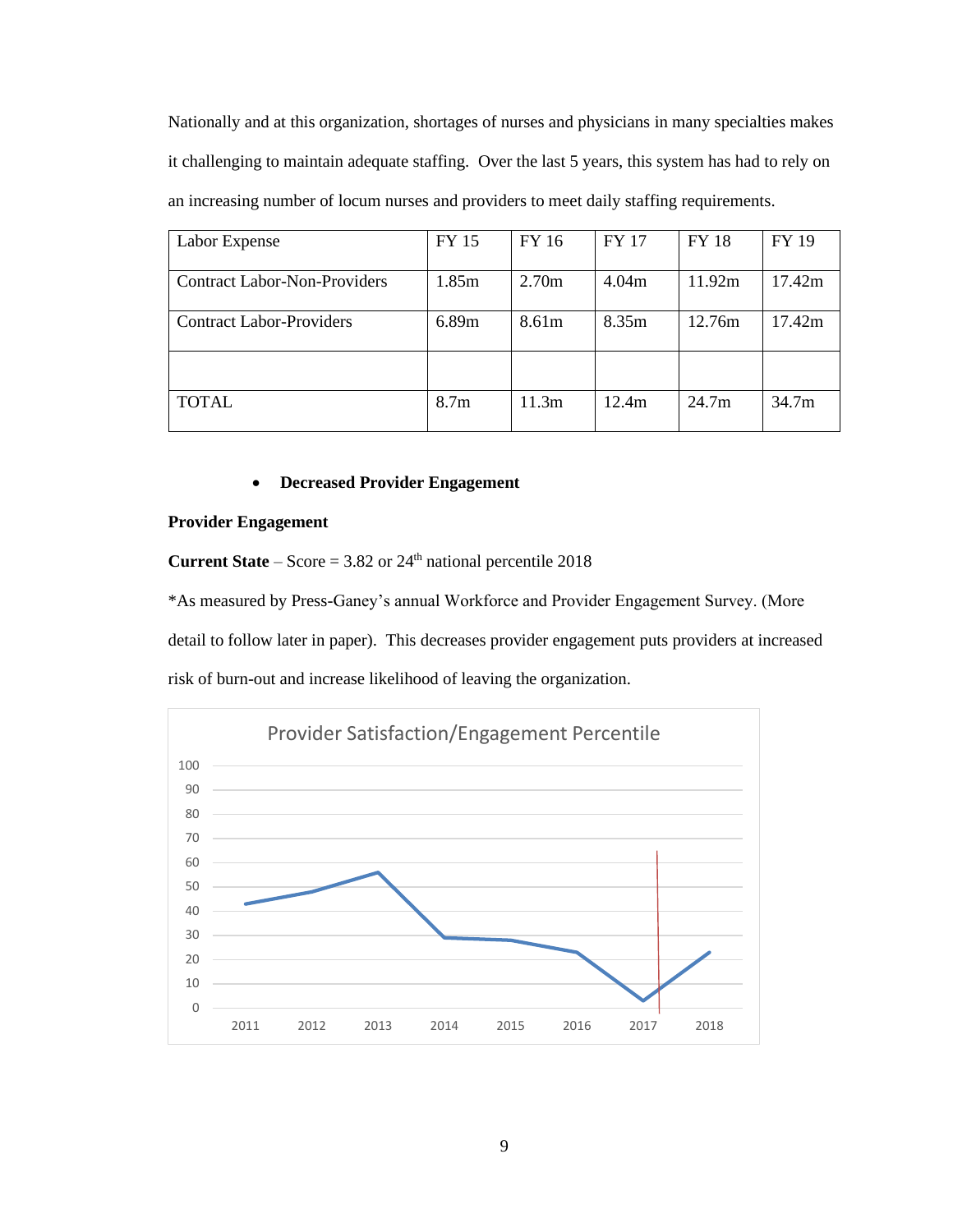#### **Opportunities**

**Success in Physician Recruiting.** The multispecialty nature of the organization and rich heritage has led to an ability to attract new providers to the organization, with 100 new contracts signed in the past year. This positions the organization to have the most providers in the 12-county service area.

#### **Threats**

**Increasing provider turnover.** While the organization has been able to attract new providers, decreased provider engagement at this organization has resulted in an increase of provider turnover. Turnover rates in the previous few years have steadily increased to approximately 10% in 2018.

#### **d) SWOT of the Project**

#### **Strengths**

- Gift of the original oil study, "The Doctor", in the organization's possession.
- Strong organizational balance sheet to fund project if needed.
- Group culture and history

#### **Weaknesses**

- Painting has long been out of sight at organization (less knowledge about its history).
- Decreasing provider engagement scores (makes the goal of improvement a heavier lift).

### **Opportunities**

- Ability to engage younger caregivers with education on painting
- Engaged committee/passion for project and mission

#### **Threats**

• Relying on the use of donated funds (what if funding goal wasn't achieved).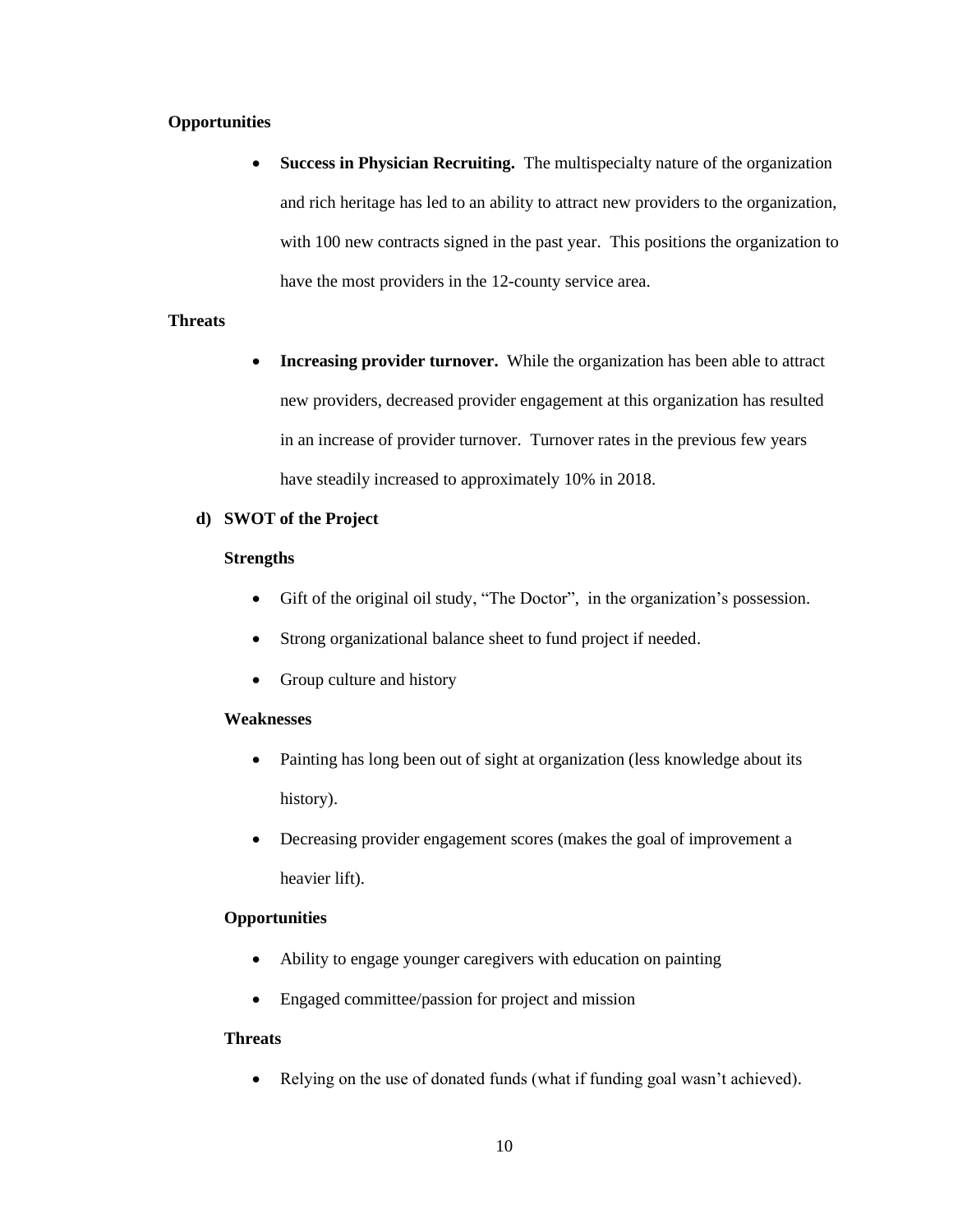• Increasing disengagement could yield lack of interest in painting history/physician led interest groups.

#### 2. **Summary description of this project**

 In summary this project is a **re-engagement/re-invigoration of the organization's providers, accomplished through the inspiration of a donated piece of artwork.** To fully describe the re-engagement of system providers, it is first necessary to detail background information related to burnout in health care and the history of "The Doctor" artwork at this organization.

#### **a) Background-Burnout in Health care**

As health care leaders, it is understood that nationally the United States' health care system is in peril. National studies indicate that at least 50% of US physicians are experiencing professional burnout.<sup>1</sup> Burnout in US physicians has increased during the past decade and is dramatically higher in the medical field than that of other US workers. At a time when the need exists for health care providers to be engaged, nimble, resilient, and invested in helping drive quality improvement, they are instead struggling to cope. Burnout is a syndrome characterized by "exhaustion, cynicism, and reduced effectiveness".<sup>2</sup> Physician burnout is even more concerning as it is a condition in which physicians lose satisfaction and a sense of purpose in their work.

The US Department of Health and Human Services (HHS) has predicted a shortage of up to 90,000 physicians by the year 2025. One of the underlying drivers of this shortage will be the loss of practicing clinicians due to burnout.<sup>3</sup> Efforts to replace those providers leaving the workforce come at a steep cost to organizations. An estimate of the lost revenue per full-time equivalent physician has been made at \$990,000, and the cost of recruiting and replacing a physician can range from \$500,000 to \$1,000,000. <sup>4</sup>

At this organization, while burnout tends to get the most attention because of the seriousness of its implications, the term fails to capture what most physicians experience in their day-to-day practice. Most physicians are somewhere on the continuum between total job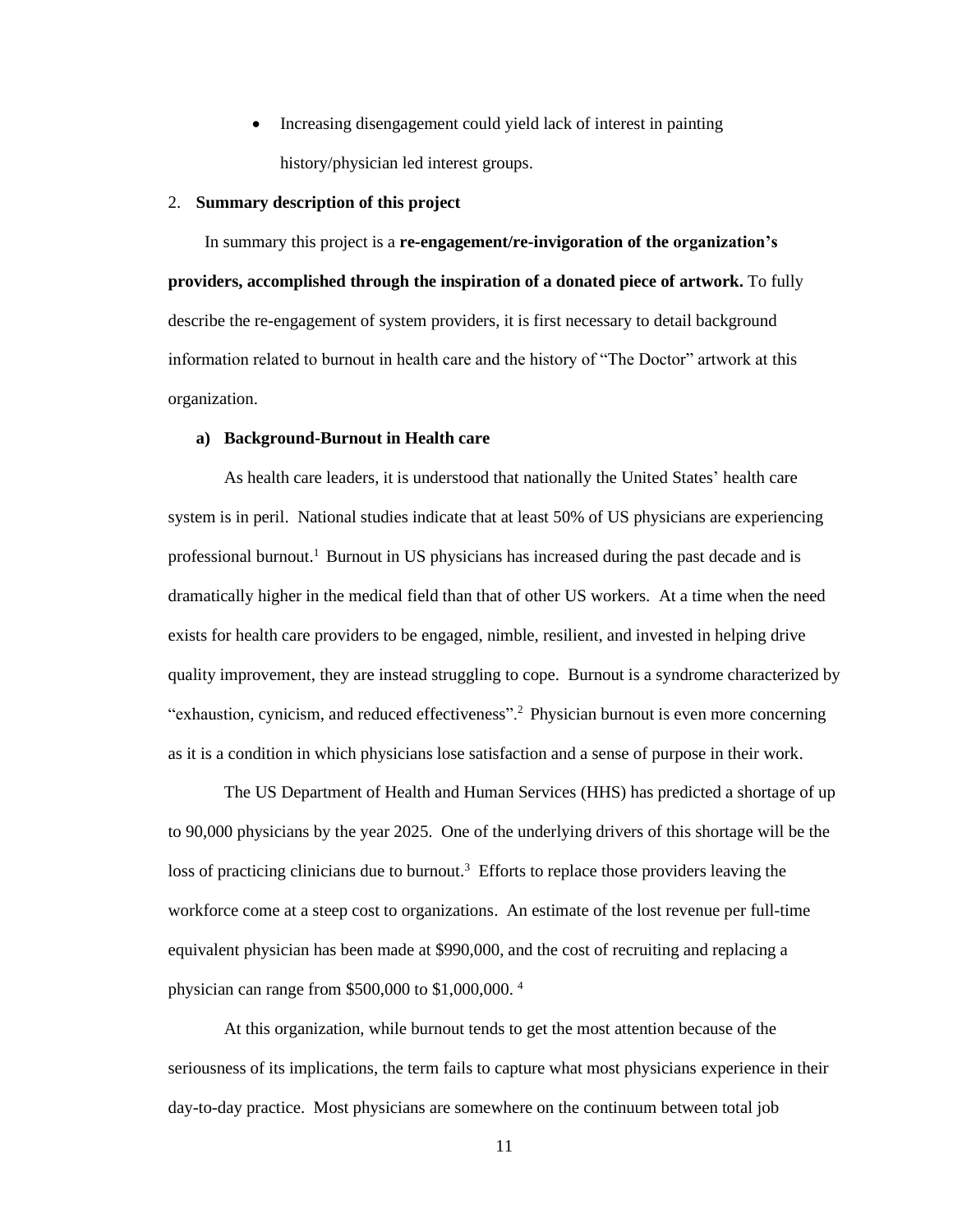satisfaction and burnout—otherwise known as disillusionment or dissatisfaction. It is known from the organization's own surveys, that while this organization has not measured provider "burnout rate", an increasing number of physicians are clearly dissatisfied with aspects of their jobs

#### **b) The Genesis of the project**

In March 2018, a group of this system's leaders attended the AMGA (American Medical Group Association) national meetings where one of the keynote speakers Dr. Abraham Verghese, professor of medicine at Stanford, and a best-selling author, gave a talk entitled, "Physician Burnout" (AMGA, 2018). In this oration, he referenced a  $19<sup>th</sup>$  century painting by Sir Luke Fildes, "The Doctor", and how it effectively conveys what is at the heart of the medical profession: the healing power of the patient-doctor relationship, of human touch and of connection. Dr. Verghese stressed how through the proliferation of the electronic health record, that providers have migrated further from the patients' bedside and have become bogged down in excessive clerical work. He also noted that for every hour a physician spends in direct clinical face time with patients, an additional 2 hours are spent documenting in the electronic health record. Dr. Verghese noted that these facts are contributing to high levels of burn-out and dissatisfaction of the physician workforce. He also offered an antidote to this burn-out, in the reflection of "The Doctor" and what it conveys to the medical profession.

Upon returning from this conference, it was learned that this organization owns the only known oil study of this painting, although it has not been on public display and was forgotten over the last couple of decades.

Out of a shared interest, and love of art, as well as a feeling that the donor's original intent should be honored, it was decided to ensure that the painting got appropriate care and conservatorship. Initially, the goal was to simply place the painting into a more prominent area for public display. However, over the course of the year, the planning group realized that this gift could serve as a unique cornerstone to talk about these difficult challenges, locally at this system.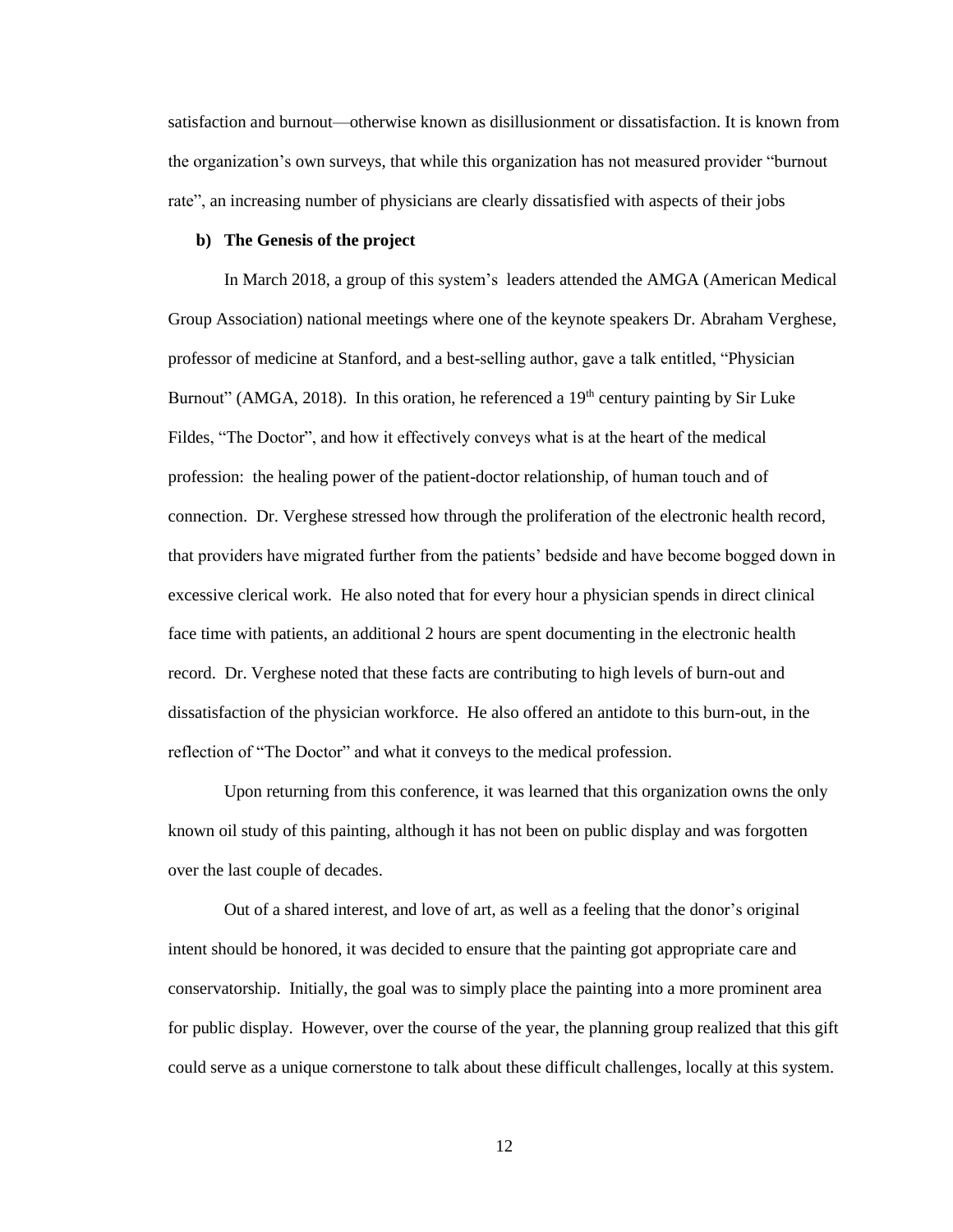This could serve to re-invigorate a community of providers, who were waging their own internal engagement battles, with a renewed sense of purpose and compassion.



**c) Background: The Doctor by Sir Luke Fildes: Putting the Patient First**

Sir Luke Fildes' painting *The Doctor* (1887, The Tate Britain, London) is the enduring image of the Victorian Medical Practitioner and is frequently used to portray the qualities of a compassionate doctor to this day. Fildes' celebrated 1887 work, *The Doctor*, depicts a Victorian physician on a home visit. He is watching over an impoverished laborer's sick child; the bed is makeshift, two chairs pushed together. The central figure is the imposing male doctor, gazing intently at his patient, while in the background the father looks on helplessly, his hand on the shoulders of his tearful wife. The doctor is observing the "crisis" of the child's illness.

This painting received much praise from contemporary critics and was received positively by an article in the *British Medical Journal* in 1892:

*'What do we not owe to Mr. Fildes for showing the world the typical doctor, as we would like to be shown- an honest man and a gentleman, doing his best to relieve suffering? A library of books in our honour would not do what this picture has done and will do for the medical profession in making the hearts of our fellow man warm to us with confidence and affection." <sup>5</sup>* In the *Healing Arts,* it was written:

*"This painting is an eloquent portrayal of what medicine is all about***–***the doctor, the patient, and the quality of the relationship that exists between them."<sup>6</sup>* In summary, the essence of Fildes' picture *The Doctor* is the depiction of the quality of "patient-

centeredness", a vital feature of the contemporary doctor-patient relationship.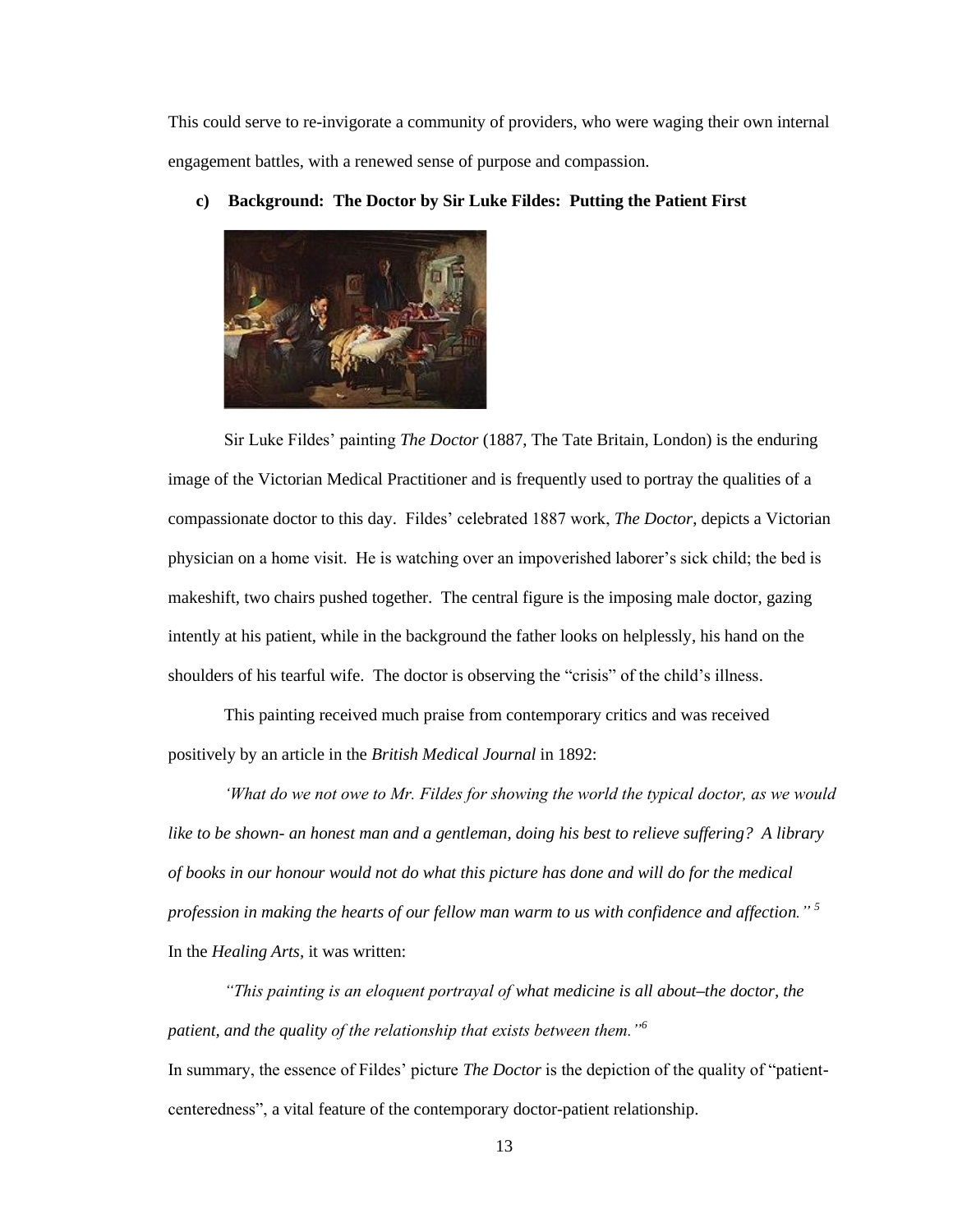**d) The Gift: The Original Oil Study of "The Doctor"**



In 1944, Mr. Allan P Kirby presented Dr. D.G. (the president of this organization from 1910-1966) with a gift of an original oil study of "The Doctor", completed by Sir Luke Fildes in the 18<sup>th</sup> century. It is known that this original sketch in oil for "The Doctor" was completed by Sir Luke Fildes in 1895. It is distinguishable from the final version in its architecture detail, room contents, and orientation, and was tantamount in informing Fildes' final painting. This study is one of only two ever completed, and it is believed that this gift was the second to be completed, as it is closer to the final version than the first.

At the time this gift was received, it was highly treasured and promoted throughout the organization on a local, national, and global level. In 1945, this painting was featured in the local newspaper, "The Evening Times" and was exhibited at several locations. The earliest exhibits were at Medical Society meetings in Pennsylvania and Atlantic City (centennial celebration). The third exhibit was an exhibition about Victorian Art at Manchester City Art Gallery, England in 1988, and from there the painting was toured to the Van Gough Museum, Amsterdam, the Netherlands and concluded at the Yale Center for British Art, New Haven, Connecticut, closing May 29, 1988.

In the Donor's letter penned in 1944, Mr. Kirby wrote the following:

*When the oil painting, "The Doctor", by Sir Samuel Luke Fildes, came on the market and I found it possible to attain, I was delighted, as fine oil paintings are my great weakness and this*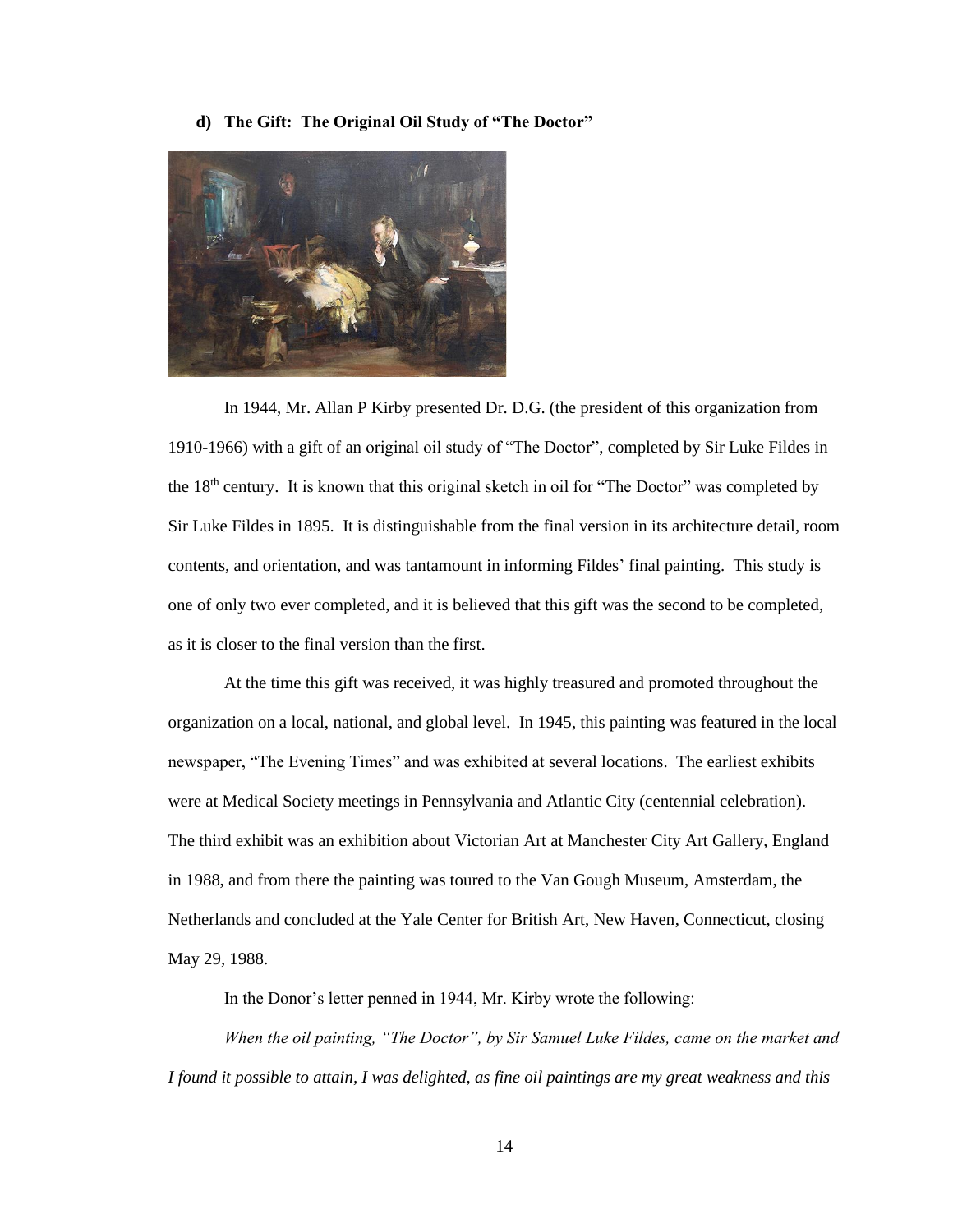*one particularly, of all paintings, suited a purpose I have had in mind for a long time. The ownership of it by this hospital, I am sure will be the envy of all hospitals, clinics, art museums and many individuals, who hear that is has now been passed to this clinic, where it will remain forever, to be enjoyed by hundreds of people who pass through its doors every month in the year." (Allan Kirby, 1944) 7*

At the time, this gift was prominently displayed for all to see, and the organization was heralded as the "little Mayo of the North". These physicians took great pride in their work, their organization, and their shared culture.

#### **e) Description of the project**

**2019: The 75th Anniversary-Resurgence and Year Long Campaign to restore both the painting and provider engagement**

#### **Short term strategy:**

The year 2019 marked the 75<sup>th</sup> anniversary of this personal and prestigious gift. It became very clear that this painting had become a "forgotten relic" within the organization. In the mid-1990's in an effort to ensure the safety of this precious work of art, a decision had been made to relocate the painting to the system's administrative suite, and the painting had been bolted to the wall, out of sight from all those that the original donor had intended for it to be viewed by, namely patients and visitors. The painting had received little to no conservation work over the years and had begun to visibly darken and deteriorate.

At the same time the engagement of this system's providers had reached a 5 year low in 2017 and in 2018 had only rebounded to the 24th percentile nationally. (As measured via Press-Ganey's annual Workforce and Provider Engagement Survey). Specific details on response rate are included later in this paper.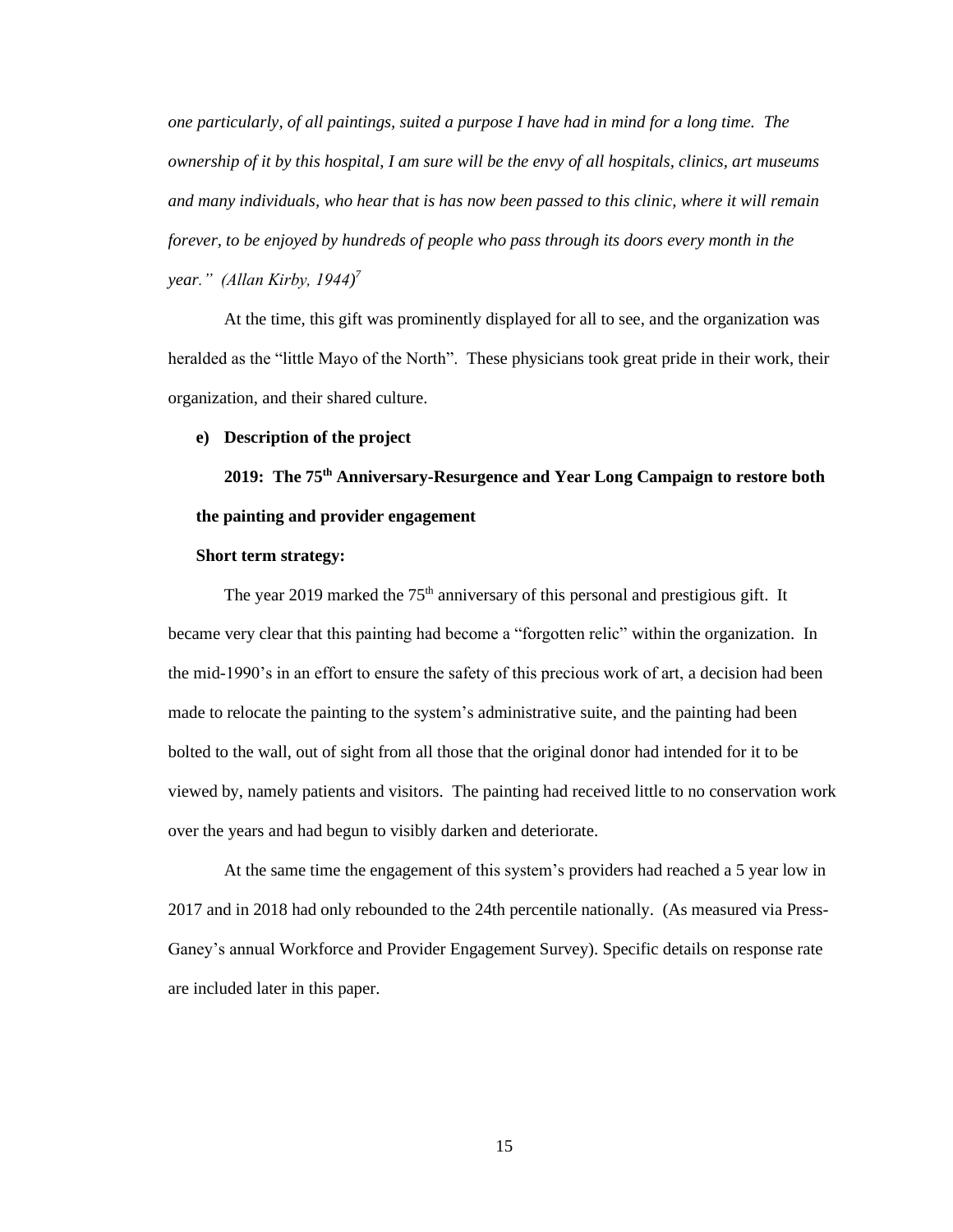

When looking at provider alignment across the system, the results were even more concerning, with this score placing this organization in the  $16<sup>th</sup>$  percentile nationally. The alignment scores reflect the degree to which providers feel connected to the organization's mission, vision, and values. Other responses which were troublesome include:

- The members of this clinic/group work well together-25% unfavorable/neutral
- I am satisfied with the level of collegiality amongst physicians-27% unfavorable/neutral
- Overall, I am satisfied working with this group-31% unfavorable/neutral
- I am able to disconnect from work during my free time-43% unfavorable/neutral
- I am able to free my mind from work when I am away-54% unfavorable/neutral

It was extremely clear to this organization's leadership team, that the provider group was becoming more highly dissatisfied, disengaged and was on the edge of burnout (if not there already). Various leadership initiatives have been put in place over the past few years, with limited to no success as measured by these engagement indicators.

At this organization, a group opted to embark on a one-year journey to re-energize the engagement of providers and other clinical team members using the original oil study gift of "The Doctor" by Sir Luke Fildes.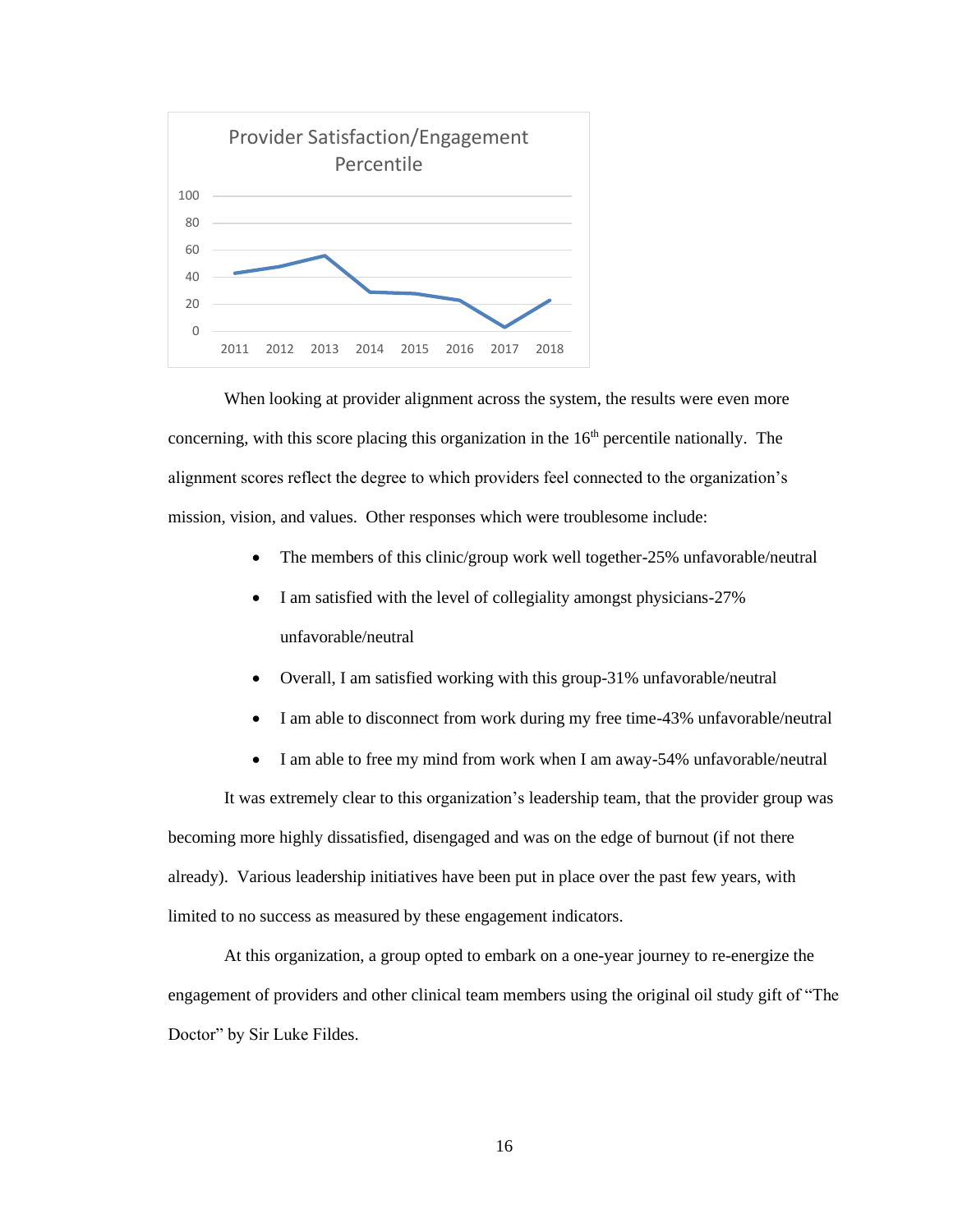#### **Long-term strategy:**

While the short-term strategy was ear-marked for a year in duration to coincide with the 75th anniversary of the gift of "The Doctor", the group hypothesized that re-energizing the providers and organization around the core values of the Luke Fildes portrait, that this work would transcend this timeline and emerge as a long-term focal point for the organization. It is projected that this work will have a lasting impact and will be measured by both provider engagement and longer term to organizational turnover.

#### **Key Stakeholders/Decision Makers:**

Working in conjunction (and with the express approval) of the system CEO, the following group was assembled to create this new business framework going forward: SLT MHA, CMPE, Chief Operating Officer, The Medical Group (author of this fellowship paper) KK, MD, Gastroenterology, Regional Lead Ithaca Medical Group MAD, SVP, Growth and Strategic Planning

LG, VP, Operations

TH, Senior Director, Resource Development

#### *Step 1: Plan for Restoration of the Painting*

To properly preserve the work of art for many years to come, this group enlisted the help of art conservator from London, Rebecca Hellen, who was hired to study the painting. Ms. Hellen arrived from London in August 2018 to do a preliminary examination of the painting to determine its condition and the extent of restoration work needed.

This work, and Ms. Hellen's credentials attracted regional attention throughout our service area. Physicians as well as other health care clinicians became extremely interested in both the painting's history, as well as efforts to conserve this prestigious work of art, while simultaneously highlighting the necessity of this work in order to more fully engage our provider workforce. At this time, this planning group also hired videography services to document and preserve this time in history.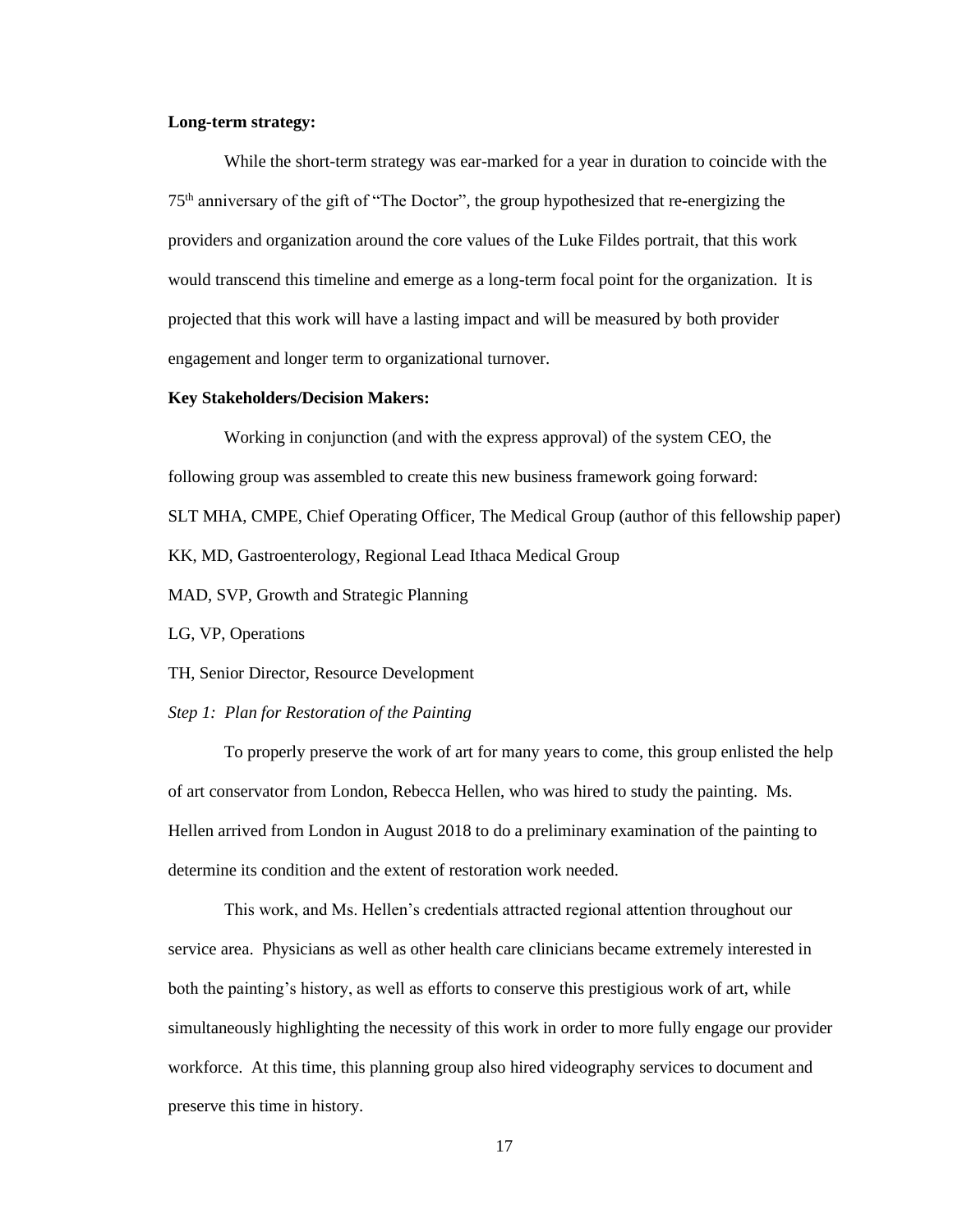The group highlighted earlier began to put together a budget to continue with this work, and to also look to create a conversation of what the painting means in today's world, as well as how it speaks to the group's large provider base. A platform was created, to begin a conversation, one that would re-ignite the passion for "The Doctor-Patient" relationship.

The organization was able to fund Ms. Hellen's work to fully restore the painting. After many conversations, it was decided that Ms. Hellen would return to the United States from London in September 2019 to complete this work. Ms. Hellen spent a total of 2 weeks on-site in the organization's research laboratory completing the arduous process of restoration.

At the completion of Ms. Hellen's visit in September 2019, the restored painting was placed back in its original frame and covered with protective glass. Ms. Hellen did lux measurements throughout the organization and identified a suitable location which would allow for optimal public viewing in accordance with the donor's wishes. This painting is to be formally dedicated to its new location in Spring 2020.

#### *Step 2: Plan for Restoration/Improvement of Provider Engagement*

In 2019, Mayo researchers concluded that evidence indicates that both individual and organization focused interventions are effective and indeed complementary when addressing burnout. Furthermore, a study by the Agency for Healthcare Research and Quality, concluded that "Physician-friendly" and "family-friendly" organizational settings also seem to result in greater physician engagement and well-being.<sup>8</sup> The group highlighted earlier, hereto known as "The Doctor" group began to build interventions at a grass-roots effort. As word had spread about the year and business that was being created, physicians began to volunteer to take part in and lead efforts to carry this work further. These volunteers were asked to help lead "The Doctor Campaign". Members were given the following explanation from which to commence their work: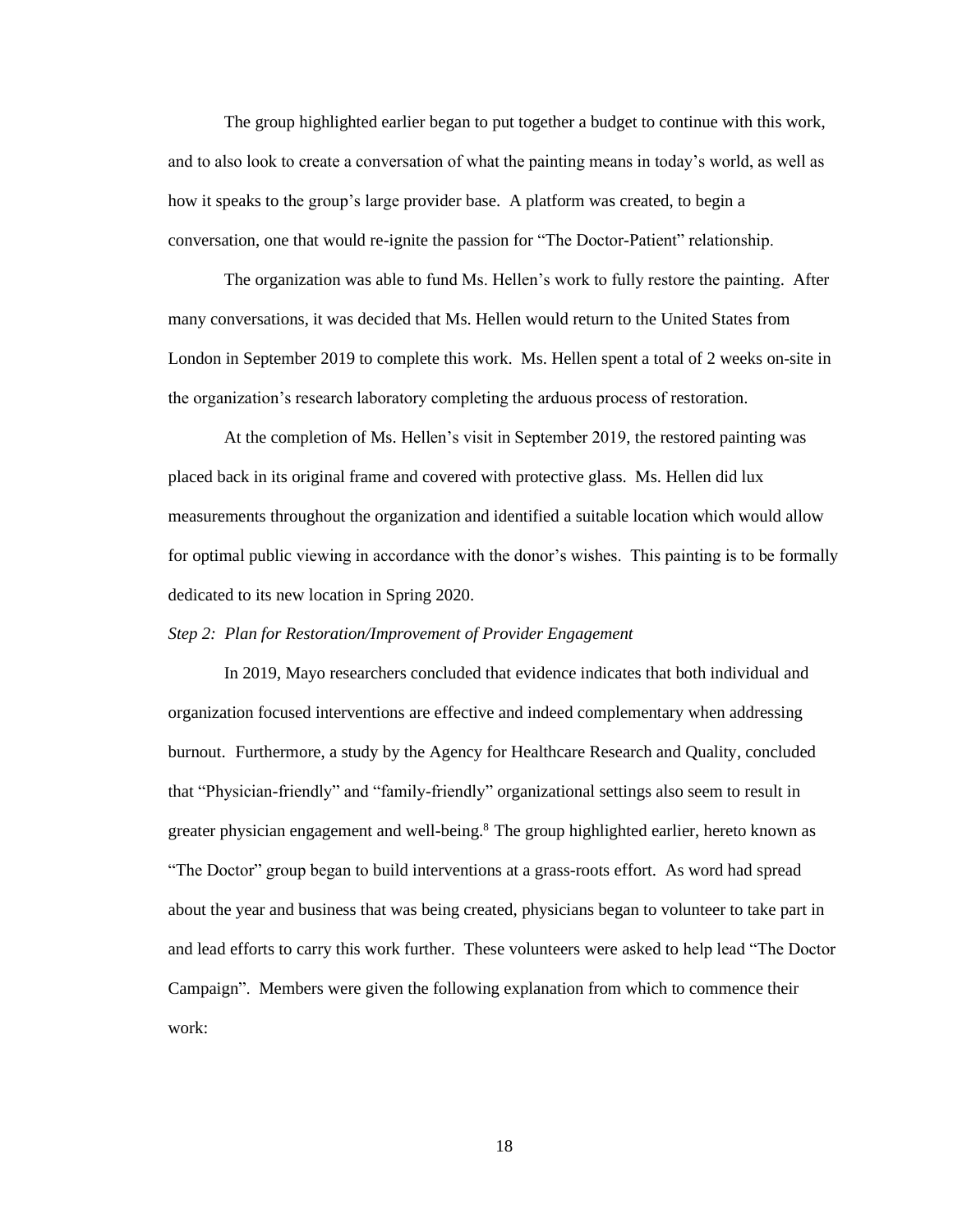- "The Doctor" Project is a multi-faceted, year-long campaign to re-energize the engagement of providers and other members of the clinical team using the piece of fine art familiar to everyone at the organization: The Doctor by Sir Luke Fildes.
- Part of the campaign is to deliver a series of educational and inspirational activities for providers and others in direct patient care.
- Events/activities are physician chosen and led. Group composition is determined by the physician group leader.
- Each group will receive both funding and administrative support to coordinate and complete their activities.
- Tracking will occur to support the realization of each even with the campaign.

#### **Physician Led Events**

With these guidelines, the following is a sample of the affinity groups that were created.

Overall, there were more than 20 groups created.

- Dr. Jean Miner-"Books and Bagels Club"- A club that strives to bring together a group of individuals to discuss a book relevant to members of a clinical team.
- Dr. Maninder Singh-"Cricket Tournament" Viewing and Outings
- Dr. Katie Lincoln- "Working Noms" Cooking Class to teach providers how to prepare easy family-friendly dishes during the weekdays.
- Dr. John Olmstead- "Specialist and PCP Mixers and Section Chief Outings"
- Dr. Anthony Grippo- "Evenings in the Park: Events to promote health and well-being of provider colleagues while they engage in physical exercise"
- Dr. Sudhakar Sattur- "Celebration of Culture"-An event designed to bring together individuals from different cultures and backgrounds to share experiences and connect.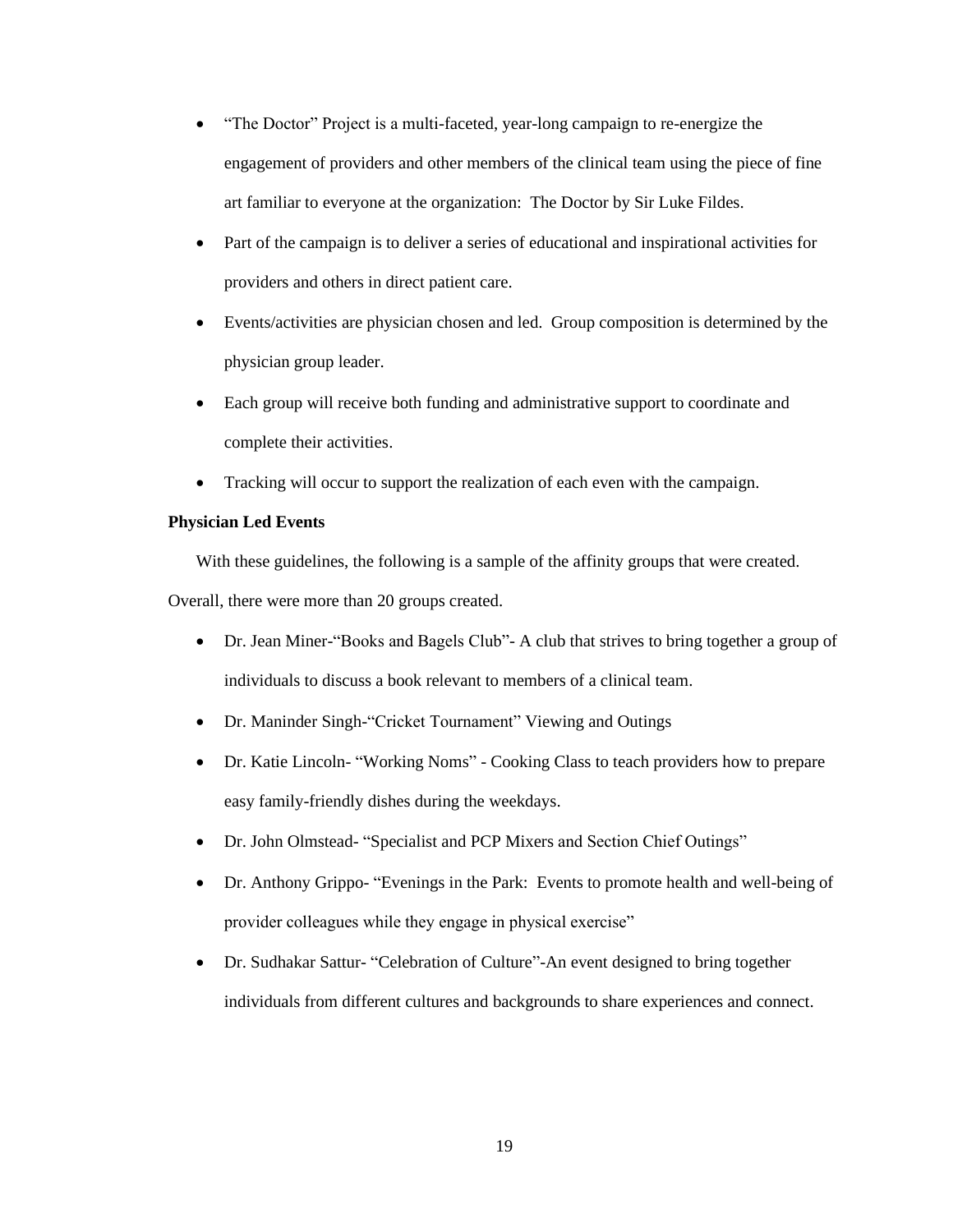• Dr. Jed McClintic-" Journal Club"-Each member rotates picking an article about medicine and compassion and facilitates a monthly discussion on the article and its implications for their ongoing work at this organization.

# • Dr. Joe Ronsivalle- Rockwell Museum Provider Gathering/Art Discussion Each provider, along with marketing assistance from the organization, promoted these

groups with the idea that they were inclusive, all who wanted to attend were encouraged and welcome. In many cases, membership expanded outside the traditional physician grouping, and included advanced practice practitioners, as well as other interested staff.

While these groups initially started from a conversation on the history of *The Doctor*  painting at the organization, they have since taken on a life of their own. While the painting may have been the impetus to begin a discussion, the author believes that the real success lies in the simple act of providers with shared interests coming together. It has helped providers with managing the stressors of being practicing clinicians during these difficult times.

A few other affinity groups have recently spawned as a result of these discussions:

- Women physician in healthcare
- Women leadership council
- Young Professionals Network

Each of these groups gives providers a chance to find their niche and pursue interests and social relationships.

#### *September 2020 update:*

Despite numerous pressures related to the current COVID climate, most of these groups have withstood the test of time and are still meeting over a year after their initial inception. Leaders of the groups have found a way to inspire virtual participation, which allows providers to maintain social distancing and yet still stay connected. Groups that have had recent meetings/activities include: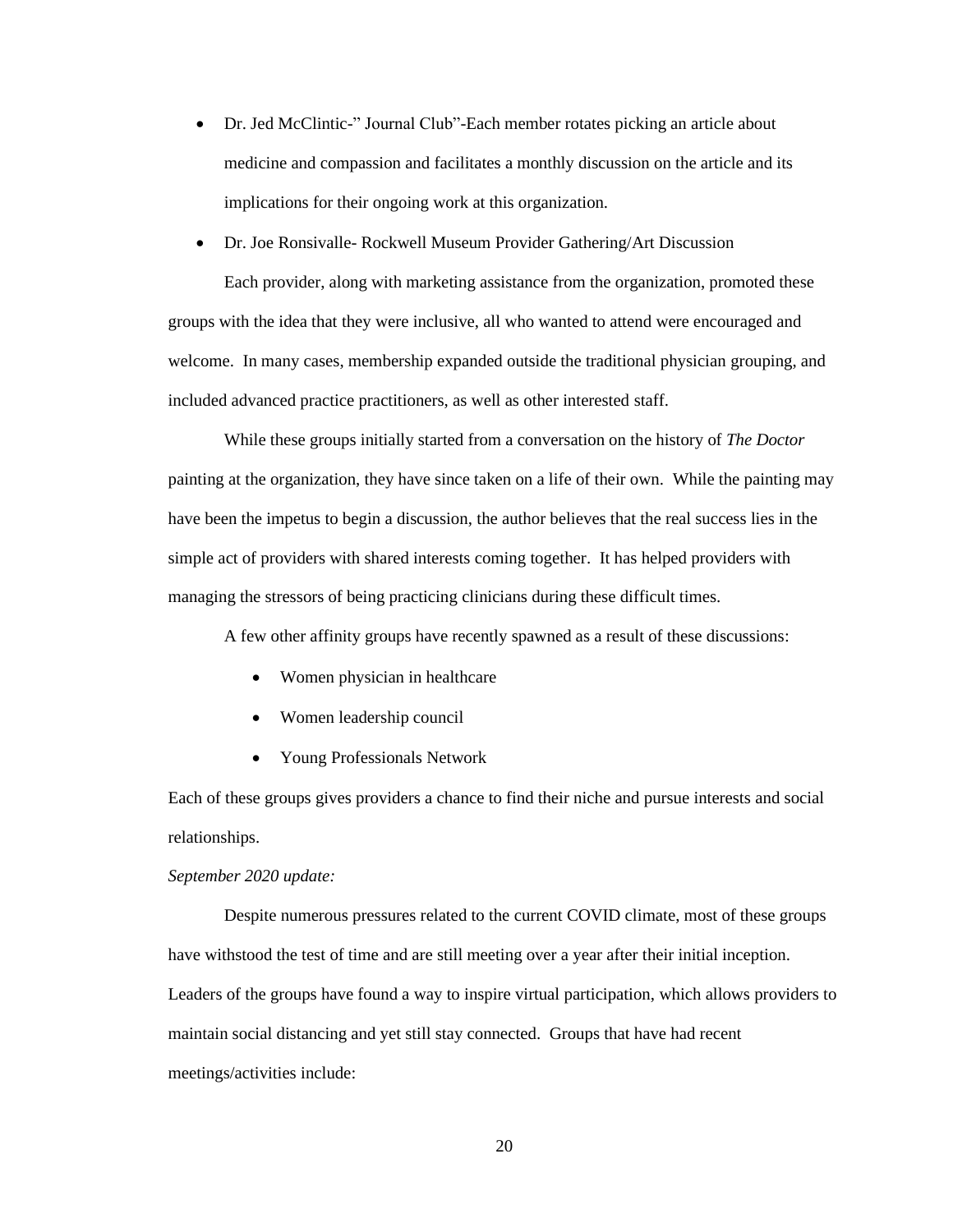- Women leadership council
- Young Professionals Network
- Journal Club
- Books and Bagels
- Working Noms
- Celebration of Culture

#### **Organization Led Events (A multi-media approach)**

While the intention was to nurture and develop grass-roots efforts to improve provider engagement, the group also began to work on an organization plan to bring a national speaker to the organization to speak on the topic of Compassion/Patient-Centeredness and the continuing work of ""The Doctor" project at the organization. While it was Abraham Verghese and his national presentation at AMGA that was the genesis for this idea, he was unfortunately unavailable to come to this organization and speak. After an extremely thorough vetting process, it was decided to bring in Dr. Stephen Trzeciak, author of the book, "*Compassionomics: The Revolutionary Scientific Evidence That Caring Makes a Difference* (2019). Despite having an incredibly full schedule, upon hearing of this organization's "The Doctor Project", he was immediately energized and excited about the idea of coming to this small town to deliver a talk on this important project and topic. His book even featured Sir Luke Fildes work visive "The Doctor".

On the evening of November 14, 2019, the local community was invited to attend a celebration of the "75th Anniversary of the Gift of the Doctor" with featured speaker Dr. Stephen Trzeciak. This celebration occurred at the local Sayre Theatre between 6:30-8 p.m. to allow for maximum seating capacity. All system providers were invited to attend as well as community members and healthcare staff. The event was held free of charge due to the generosity of the Kirby Foundation.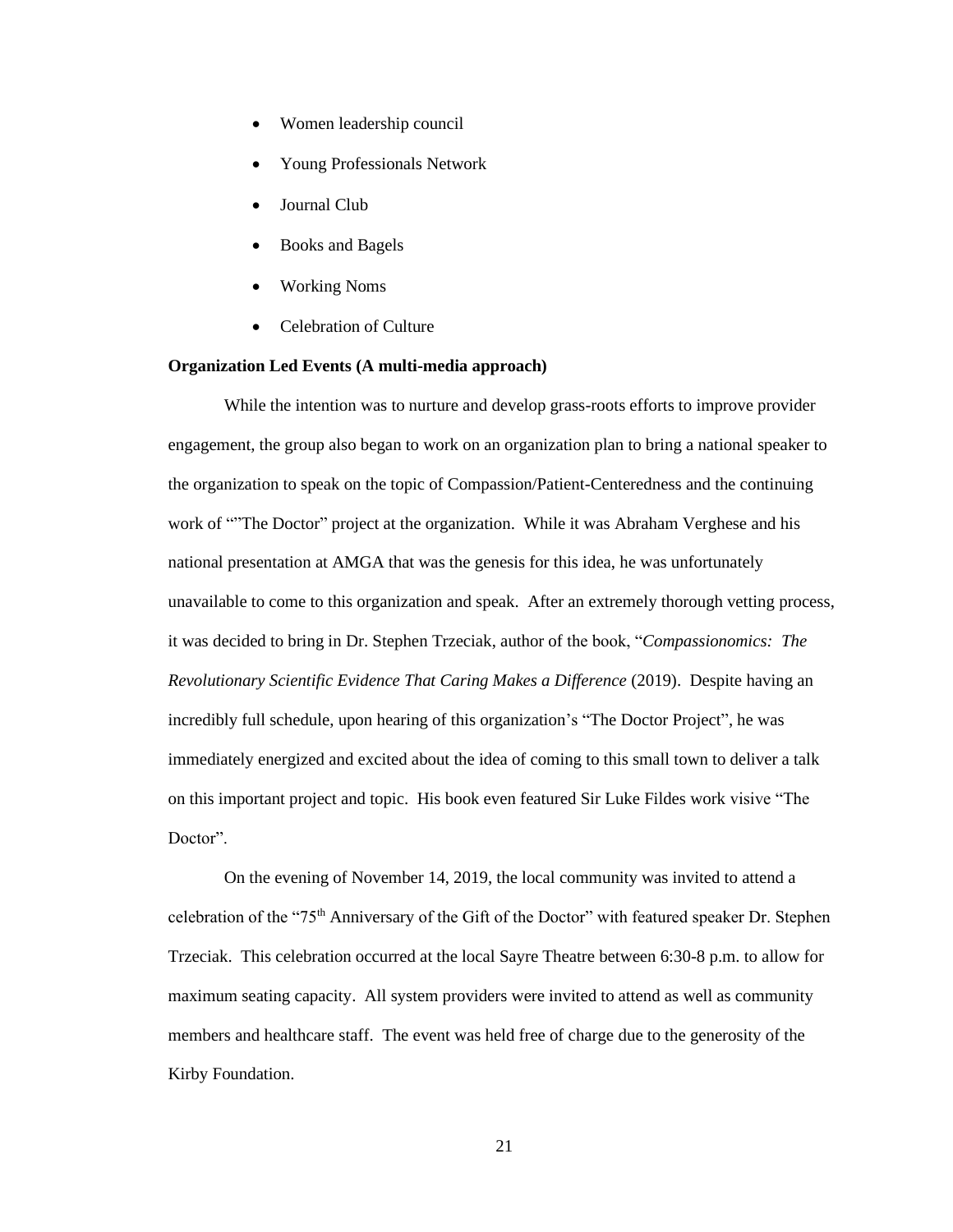At this community gathering, the organization was able to unveil both the restored piece of art, as well as videos made which detailed both the restoration of this painting, as well as the restoration work that had been started on the organization's culture. In this video, providers were asked to tell them what drew them into medicine, how this work of art speaks to them, and how this message of inspires the providers to achieve greater degrees of compassion and patientcenteredness.

Over 300 individuals packed the theatre for this event. Many providers met both before and after this event in order to continue the dialogue and have more personal conversations with their colleagues. Words cannot fully convey the work that was begun on this night and the renewed enthusiasm that was palpable in the air. Dr. Trzeciak was able to present the scientific case for compassion in medicine - how the true anecdote for burnout is to "care more not less". In summary, this event helped to re-engage providers through collegiality and shared values. It touched that part of them that remembered why they entered medicine, to share that joy with their colleagues and to re-emerge as an organizational unit, stronger and more connected. While this started as a year-long initiative, it will live on, in this painting, and through the bonds these providers have forged.

In summary, this painting was used to spark an interest in our provider group. They were able to connect to the organization through the different channels of a love of art history, the pursuit of special interest affinity groups, or merely coming together in the community to engage in dialogue with a national speaker. All of these various methods were successful in connecting our caregivers to the organization and to each other.

#### **Regulatory and Accreditation Bodies**

This organization, as a large multispecialty group practice and the ensuing work described heretofore is not subject to any regulatory or accreditation bodies.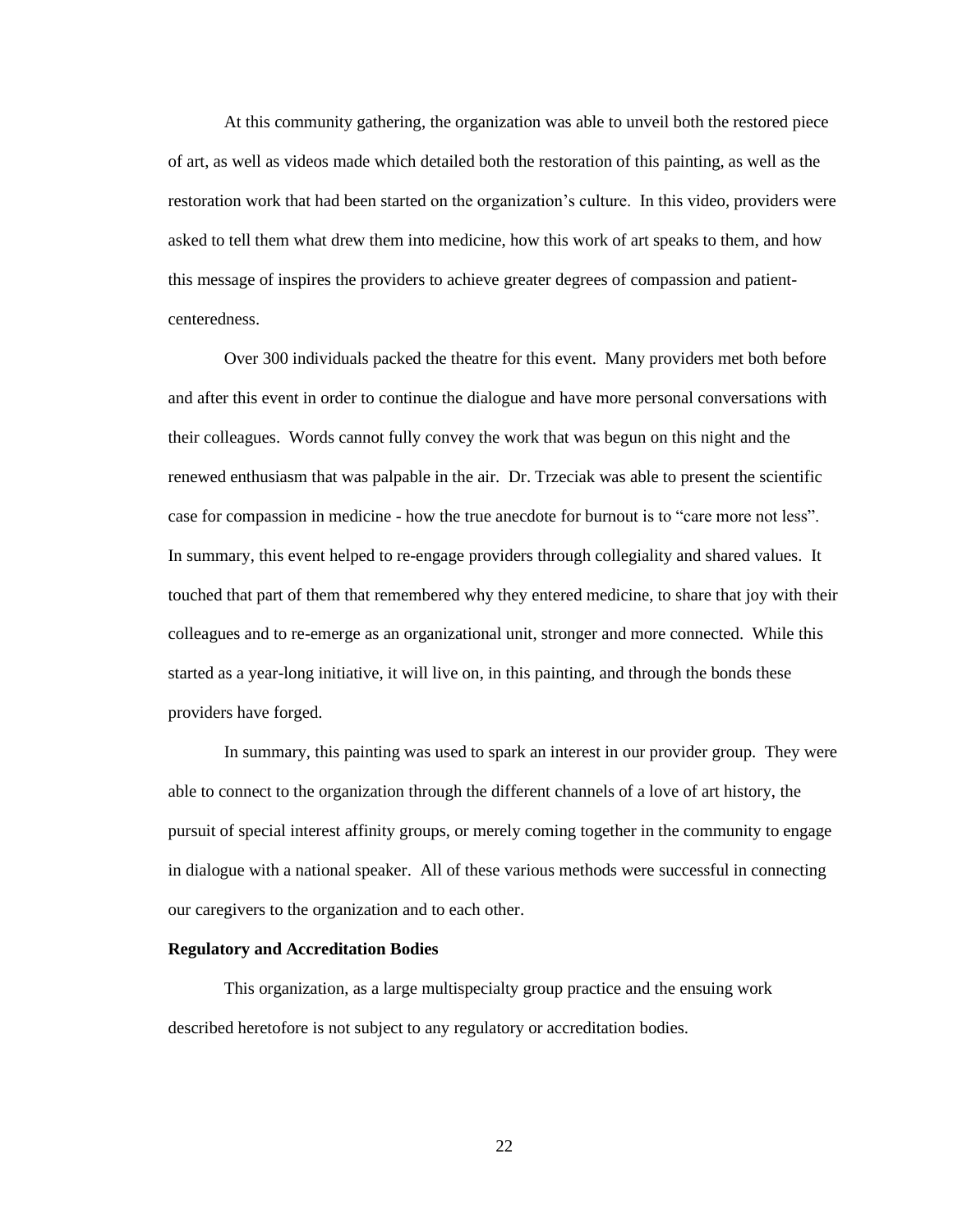



#### **1. Marketing Goals**

The marketing goals of this project were as follows:

- Create awareness related to the history of "The Doctor" as well as Ms. Hellen's work on restoration of the artwork.
- Generate participation and leadership to create a "grass-roots effort" to increase provider collegiality and engagement within the organization.
- Formally tie these two efforts together with a national speaker who could speak to the science of "compassion and the patient centered relationship".

#### **2. Marketing Analysis and Strategy (with accompanying budget)**

- **1.** This project was first and foremost centered around the organization's providers: Physicians, Advanced Practice Providers, Clinicians. Our target group was the organization's internal audience. To that end, our efforts at marketing to this group were as follows:
	- o Video Promotion An external videographer was used to tell the story of the restoration of the Doctor as well as the focus on what this work means to our physician group. To create the content of this video, the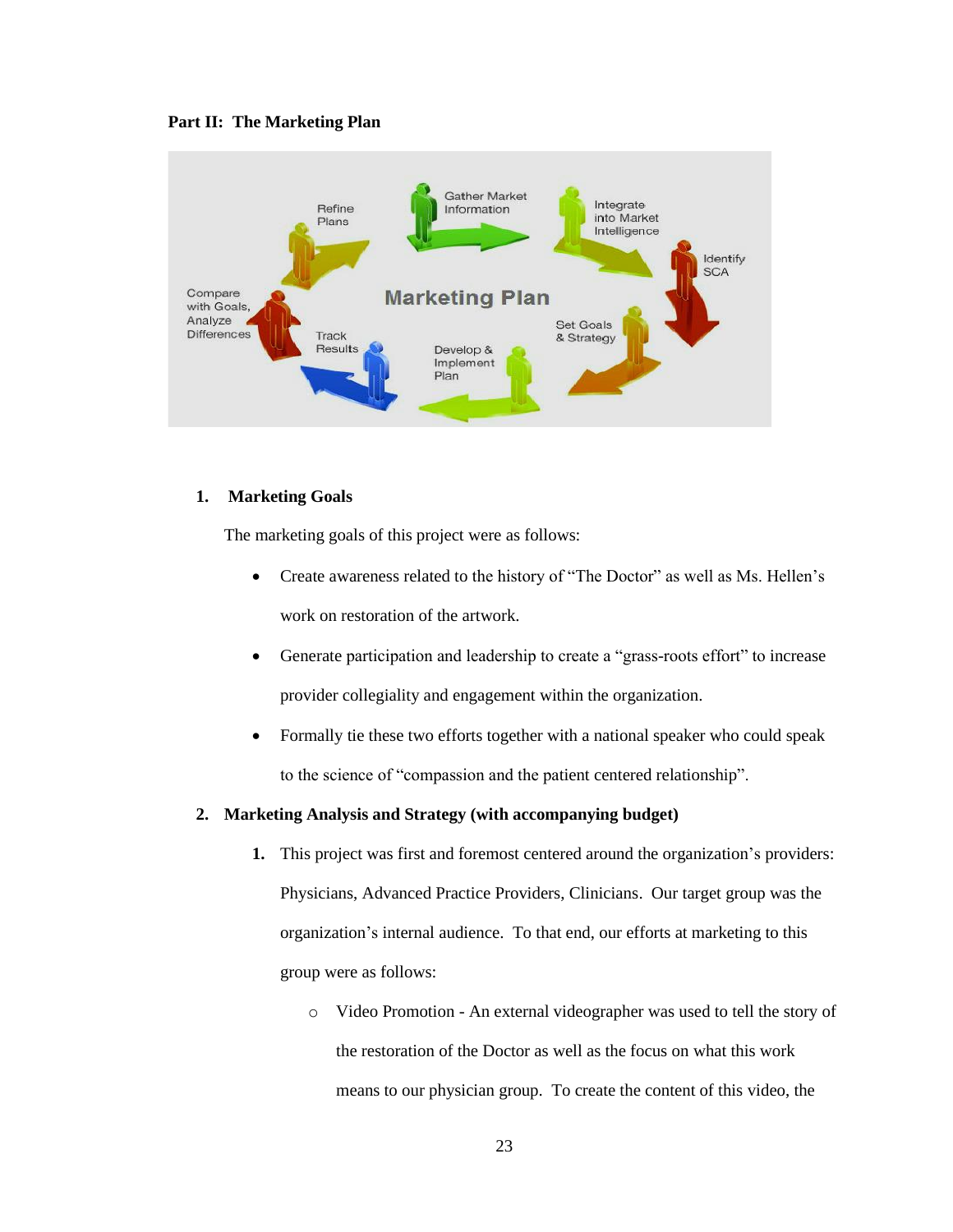group used local system providers to deliver this message. Ultimately, two videos were created. The first detailed the history and restoration of the Doctor, featuring the work of Rebecca Hellen. Ms. Hellen appeared personally in the video and explained the intricacies of the conservation process. The second video captured the heart of the patient-doctor relationship. The organization physicians explained what drew them into medicine and how the work of Sir Luke Fildes motivated them to be the most patient-centered and compassionate in their field. **Original budget set at \$35,700.**

- o Word-of-Mouth Perhaps the best marketing that was done was delivered the old-fashioned way of "word of mouth". Engaging local providers to lead their own groups to increase provider collegiality and satisfaction had impact across the entire organization. Each provider networked with their colleagues to increase participation in their efforts. These colleagues told other friends/providers and attendance and participation grew. In some cases, these providers went home and shared these works with their spouses, their children, and their friends. Interest grew and amassed without spending any additional funds. **Small budget for collateral material set at \$5,000.**
- o Print Material In raising awareness for the event held on November 14, 2019, print collateral was developed. Flyers were circulated throughout the campus as well as in the local newspaper. In addition, printed material is being used to market the affinity groups for membership. An administrative fellow was assigned to this project and would use this collateral material to distribute to our provider base to spark their interest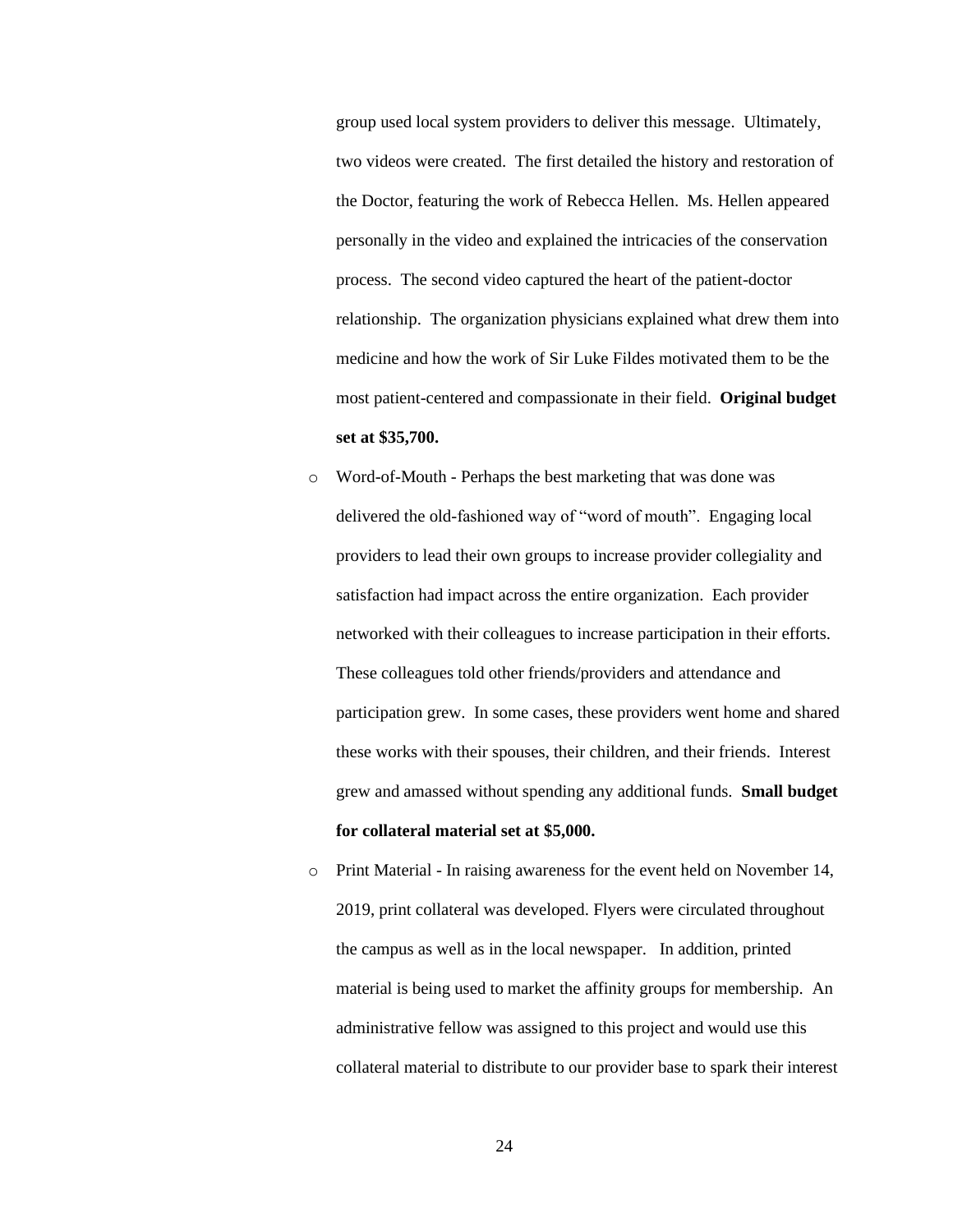in leading and attending affinity group meetings. Email was also used for these purposes as well. **Original budget set at \$7,500.**

#### **3. Tactics for Success/Implementation of Marketing Strategy**

- Number of times the video was viewed by local clinicians and community members. Result: This video was viewed over 1000 times. It was shown in both small and large group settings.
- Local community interest in this work This project was featured on the cover of the local newspaper, "The Evening Times" on 2 different dates in 2019 and 2020.
- Number of independent provider-led groups established Over 20 provider groups were established.
- Over Engagement scores The results to follow will clearly demonstrate the success of all these efforts.

#### **Part III: Financial Documents**

- **1. Summary of Financial Needs**
- The organization realized that this project should not be funded with operation funds. To that end, it was suggested that group members reach out to *The F.M. Kirby Foundation, Inc*, located in Morristown, NJ. The last name of this foundation is not a coincidence, Allan Kirby, who was the original donor of this painting in 1944, was part of this family, and the organization has received other donations from *The F.M. Kirby Foundation, Inc* throughout the years.
- In a letter dated, January 25, 2019, Tricia Huston, Director of Resource Development writes:

*The organization has received numerous donations from the Kirby Family and the F.M. Kirby Foundation in the years following Allan Kirby's painting donation. Many of these donations were for equipment purchases. The Surgical Pavilion was named in*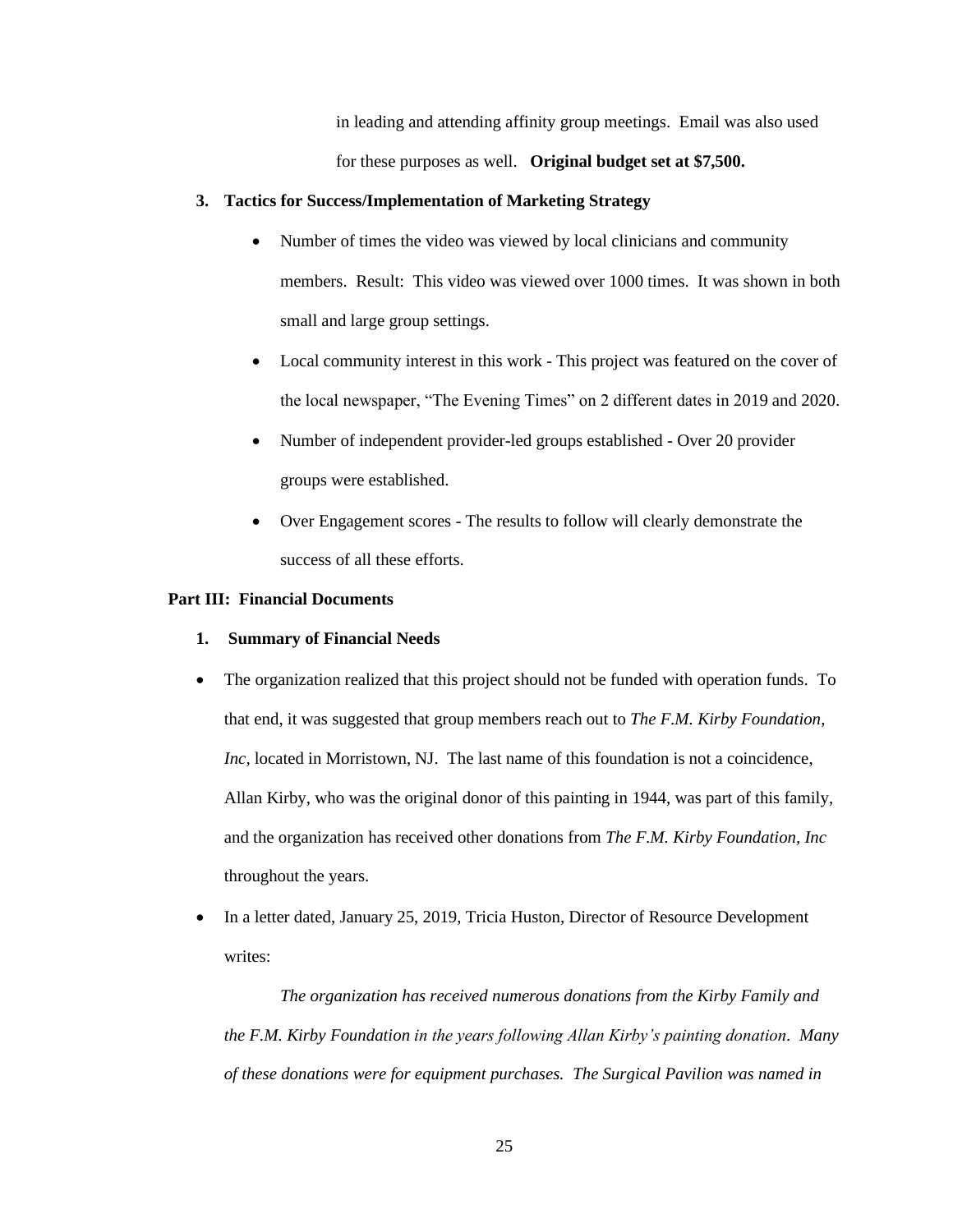*honor of Fred M. Kirby in recognition of his generosity. We are deeply grateful for the past support of the Kirby family and foundation.*

*We are hoping the Foundation will consider supporting this project with a gift of \$75,000 to our organization. This level of generosity will help us restore this precious piece of art, bring in a national speaker to speak on the topic of compassionate, patient-centered care, and recognize our physicians for their compassionate care.*

The letter goes on to describe the organization's plans to continue to work with Ms. Hellen to restore this painting, as well as making a series of videos highlighting physicians as a part of this project, tying in *The Doctor* painting and the organization's commitment to compassionate care. It was expressed that this project has created significant discussions about the importance of compassionate care, generating an increased amount of pride on both a personal and organizational level.

The original budget for this project is delineated on the following page. While this was a formal budget that was approved by the organization, and also submitted to the Kirby Foundation, the later cash flow statements will reflect that the group found a way to accomplish all of their goals without all of the costs originally projected. Through the generosity of donors and physicians this project was completed at no operational expense to the organization.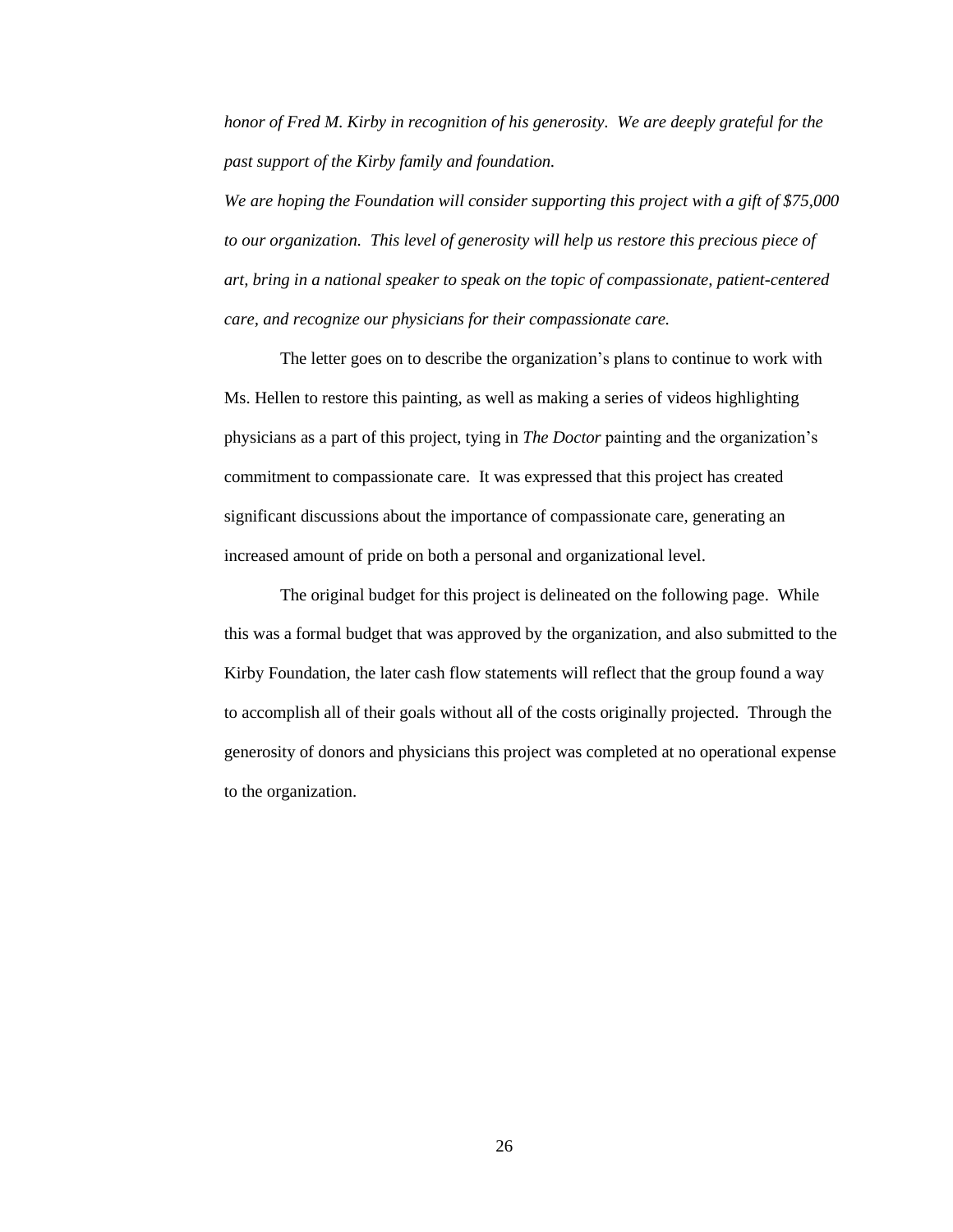| Summary                                                                                              | Estimates (\$) |
|------------------------------------------------------------------------------------------------------|----------------|
| Restoration                                                                                          |                |
| <b>Registrar Fees</b>                                                                                | \$1,500.00     |
| Shipping - Masterpiece International                                                                 | \$8,000.00     |
| Shipping - Martinspeed                                                                               | \$1,500.00     |
| R. Hellen Services (full restoration including regilding, frame restoration and historical research) | \$32,500.00    |
| Public Display / Relocation                                                                          |                |
| Display costs (painting, historical memorabilia, quote, video)                                       | \$7,500.00     |
| Setup (lighting, glass, etc.)                                                                        | \$5,000.00     |
| Video installation of The Doctor at all Guthrie locations (prints, video display and plaques)        | \$50,000.00    |
| Dr. Verghese (proposed speaker for anniversary celebration event)                                    |                |
| Speaking / Travel fees                                                                               | \$50,000.00    |
| <b>Video Production</b>                                                                              |                |
| Videos (3)                                                                                           | \$30,700.00    |
| Accompanying collaterals                                                                             | \$5,000.00     |
| Regionally-based Programmatic Initiatives Led by Physician Leadership                                |                |
| Activities (i.e. book clubs, supplemental reading materials, social events and discussions, etc.)    | \$35,000.00    |
| <b>Anniversary Celebration Event</b>                                                                 |                |
| Event venue rental, A/V needs, catering, invitations                                                 | \$7,500.00     |
|                                                                                                      |                |
|                                                                                                      |                |
| <b>Total Estimated Cost</b>                                                                          | \$234,200.00   |

**\*\* PLEASE NOTE:** These were original budget estimates only. We were able to

deliver this project to fruition with significant less cost than predicted, as detailed on the

following pages.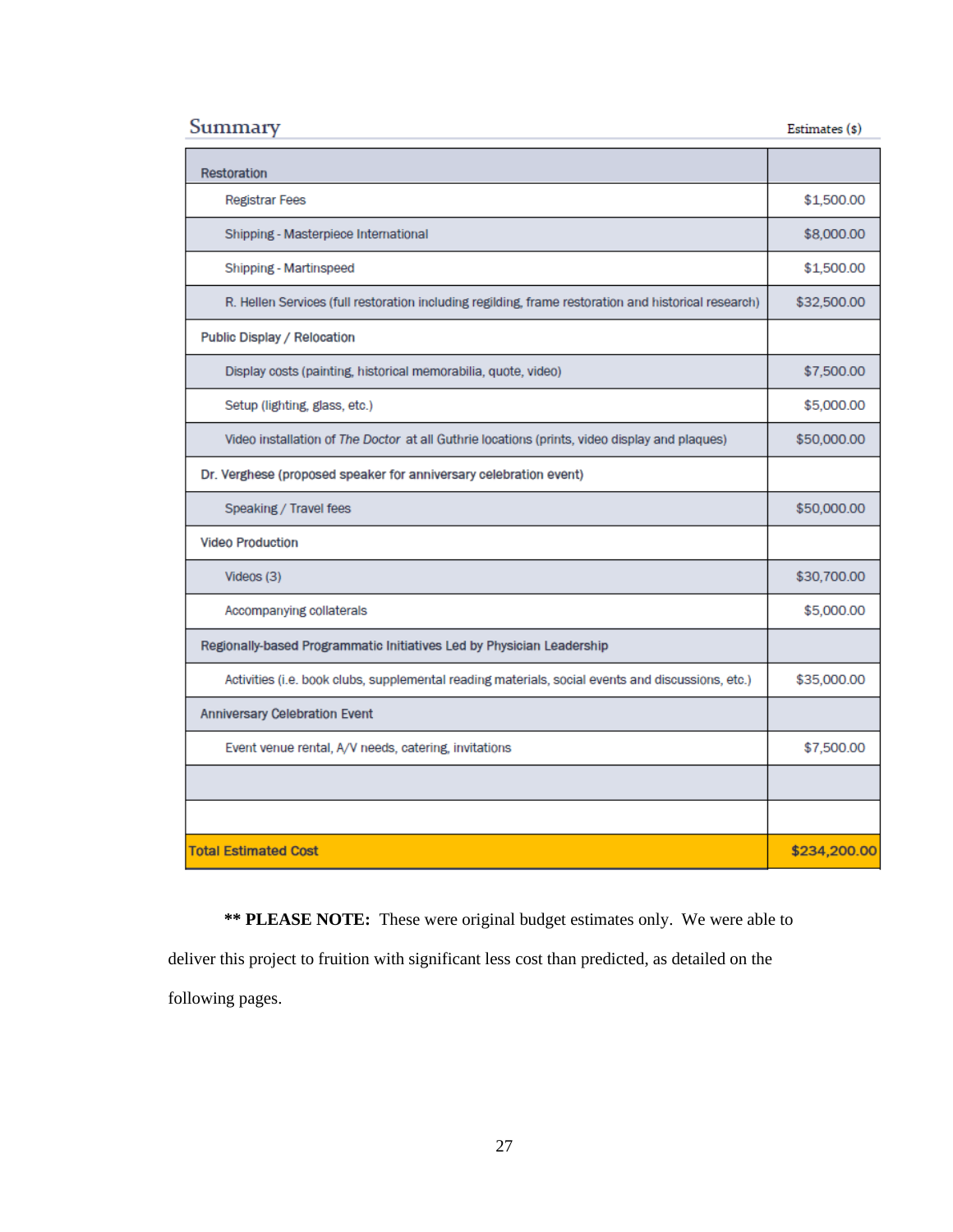#### **2. Financial P&L Assumptions:**

In earlier sections of this paper, it was discussed that the cost of replacing one physician can cost between \$750,000-\$1,000,000. Thus, the financial return of this project is abundantly clear. This project was funded 100% through the utilization of donations. Donations were as follows:

- F.M. Kirby Foundation-\$75,000
- The organization Physician Donations-\$25,000

#### **3. Cash Flow Statement**

| Net Income                           |           |
|--------------------------------------|-----------|
| FM Kirby Foundation                  | \$75,000  |
| The Organization Physician Donations | \$25,000  |
| <b>TOTAL INCOME</b>                  | \$100,000 |
|                                      |           |
| Net Expenses                         |           |
| Rebecca Hellen                       |           |
| <b>Total Restoration Fees</b>        | \$22,600  |
| <b>Video Production Costs</b>        | \$15,000  |
|                                      |           |
| Dedicated Staff time*                | \$20,000  |
|                                      |           |
| <b>Speaker Costs</b>                 |           |
| Dr. Stephen Trzeciak fee             | \$14,400  |
| <b>Books</b>                         | \$4,520   |
| <b>Print Marketing Collateral</b>    | \$10,000  |
|                                      |           |
| <b>Other Costs</b>                   |           |
| Supplies/Food for groups             | \$10,000  |
|                                      |           |
| <b>TOTAL EXPENSES</b>                | \$96,520  |

\*An administrative fellow was assigned .3 to support group activities (coordination, setting up for events, material distribution)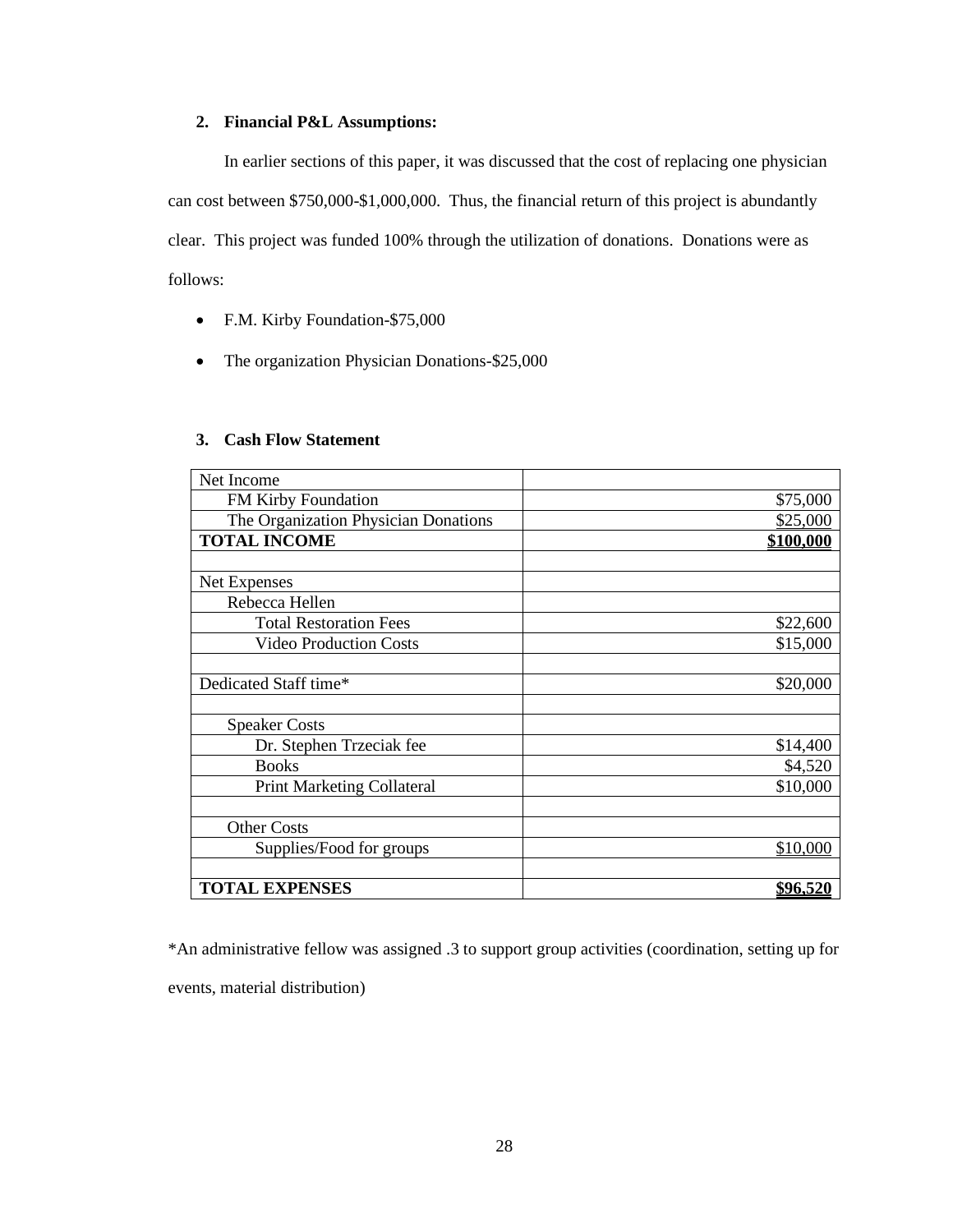#### **4. Financial Summary**

|            | YEAR <sub>1</sub> | YEAR <sub>2</sub> | YEAR <sub>3</sub> |
|------------|-------------------|-------------------|-------------------|
| Revenue    | \$100,000         | \$23,480          | \$13,480          |
| Expenses   | \$96,520          | \$10,000          | \$10,000          |
| Net Income | \$3,480           | \$13,480          | \$3,480           |

Please note that the summary highlighted above includes revenue realized through donations. It is anticipated that these donations will last for 3 years of this initiative. Expenses projected after year one only include the costs of sustaining the grass-roots meetings employed by group physicians.

It is realized that this project relied/relies on the use of donated funds. In the event that donations were not realized, the committee's back up plan was as follows:

- A retired CEO of the physician group (Dr. John Thomas was so moved by this work, he personally offered to fund any shortcoming over the life of this project.
- The current President/CEO indicated he believes in the purpose and intent of this engagement work, and as such, would commit any organizational dollars needed to fund this project.

Thus, it is anticipated that funding for continued work of this project will not be a problem.

#### **Part IV: Innovative Elements and Expected Outcomes**

M Therese Southgate, physician and former deputy editor of the *Journal of the American Medical Association* poignantly penned, "Medicine and art have a common goal: to complete what nature cannot bring to a finish...to reach the ideal....to heal creation. This is done by paying attention. The physician attends the patient; the artist attends nature…if we are attentive in looking, in listening, and in waiting, then sooner or later something in the depths of ourselves will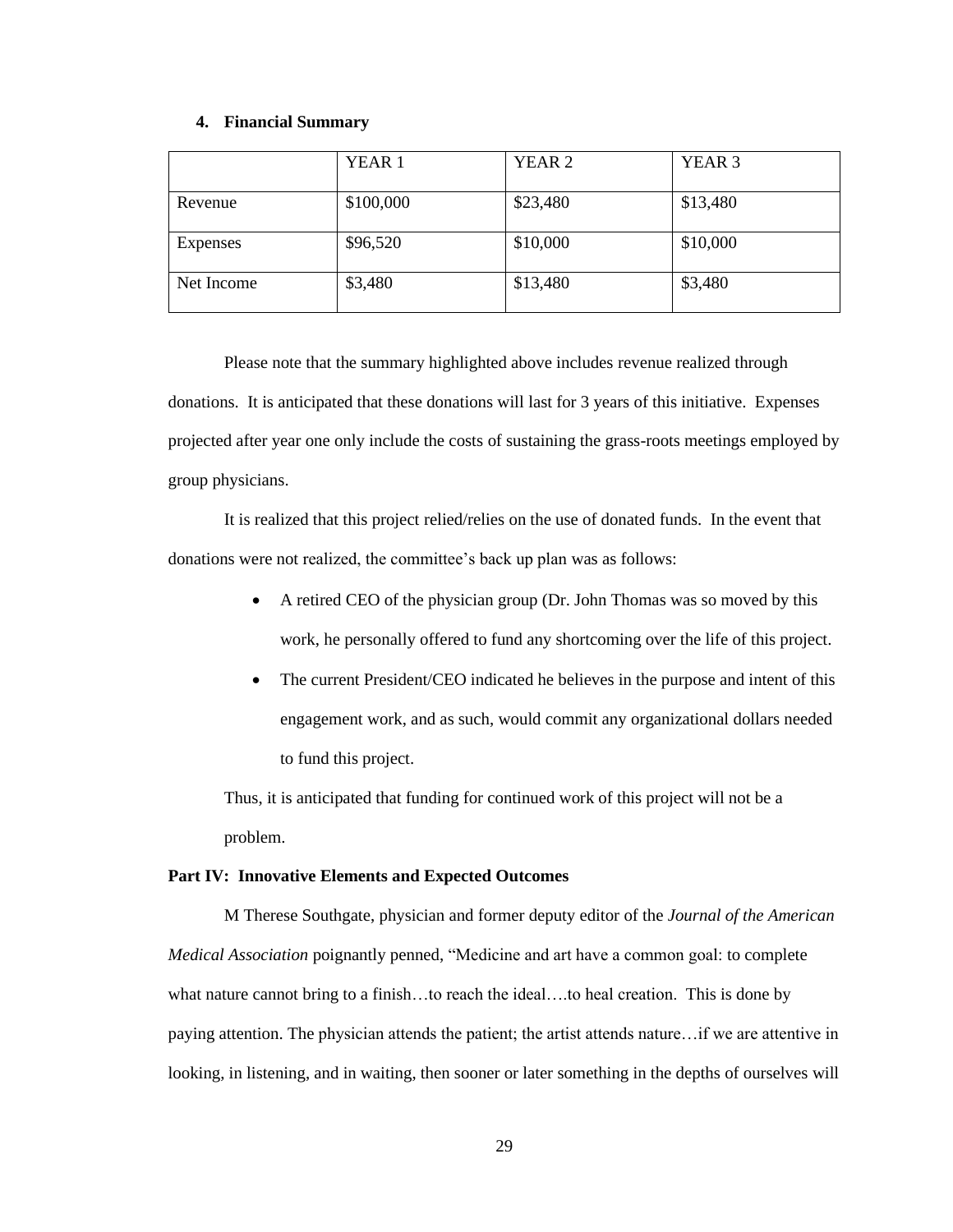respond. Art, like medicine, is not the arrival; it's the search. This is why, perhaps, we call medicine itself an art."<sup>9</sup> Dr. Southgate's comments are so relevant today, in this world where the pace and complexity of medicine has reached a fever pitch. It took something as simple as a hidden piece of art, to unite the organization, and help physicians to feel the value and the purpose in their work.

#### **Provider Engagement Results**

At press time for this paper, the organization received the Medical Group's 2020 Provider/Staff Engagement Results. The organization utilizes Press-Ganey's Provider Workforce and Engagement Survey and has measured engagement for the past 10+ years. This survey is administered via email on a yearly basis (except for 2019) and all individual results are confidential. Results are compiled by Press-Ganey and compared to the top medical groups throughout the country.

A comparison of results between 2020 and 2018 are listed below (The organization did not administer a survey in 2019 due to extenuating circumstances).

| <b>Entity</b> | 2018<br>EI | $%$ tile | <b>Threshold</b><br><b>Score</b> | <b>Threshold</b>   Target   Target   Stretch   Stretch  <br>%tile | <b>Score</b> | %tile | <b>Score</b> | %tile | 2020<br> E | $%$ tile |
|---------------|------------|----------|----------------------------------|-------------------------------------------------------------------|--------------|-------|--------------|-------|------------|----------|
| <b>GMG</b>    | 3.99       | 24       | 4.05                             | 33                                                                | 4.09         | 42    | 4.15         | 52    | 4.24       | 78       |

Overall engagement/satisfaction for this medical group went from the 24<sup>th</sup> percentile in 2018 to the 78<sup>th</sup> percentile in 2020.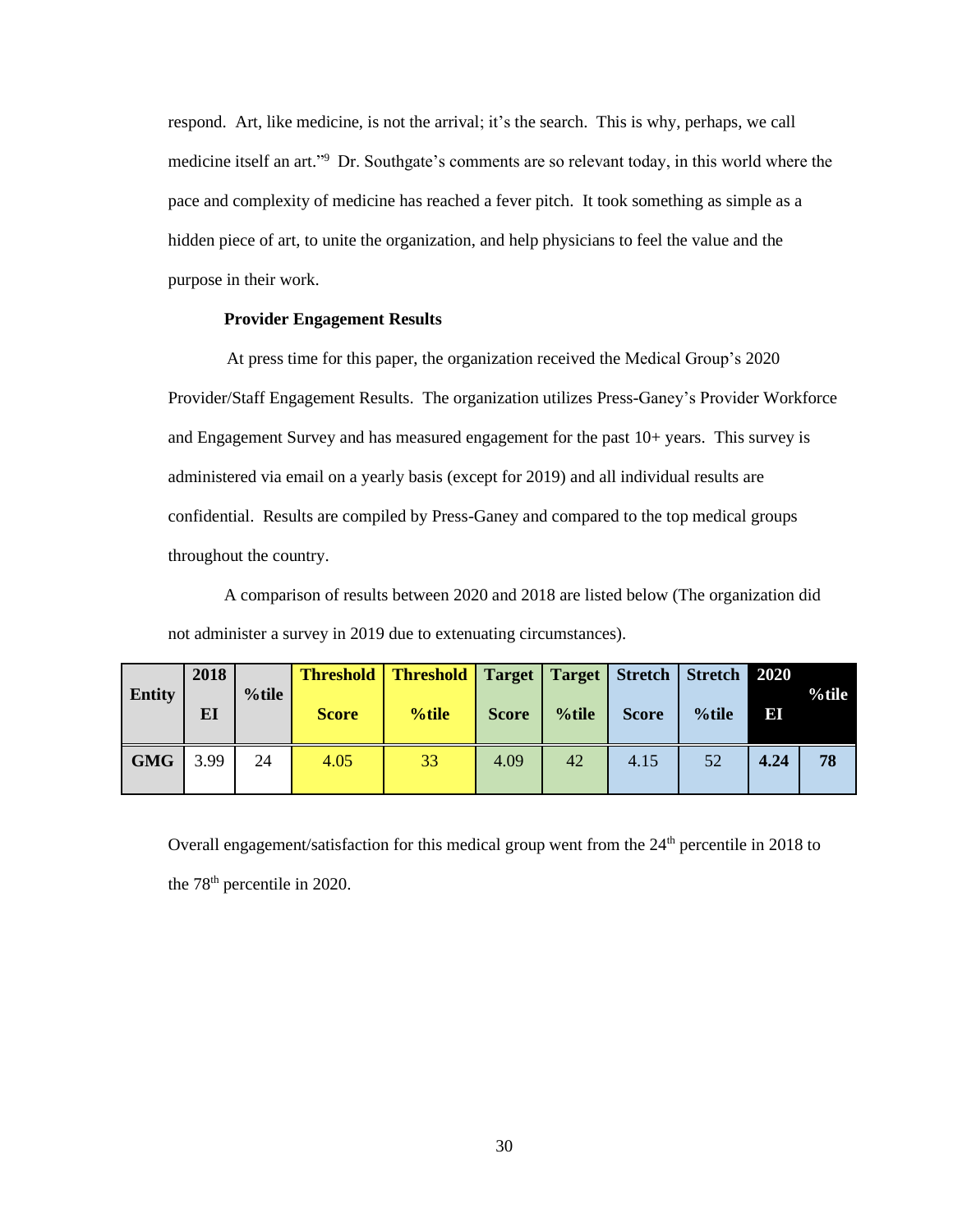Specifics on the response rate are as follows:

| <b>Survey Year</b> | <b>Total Surveyed</b> | <b>Total Responded</b> | <b>Response Rate</b> |
|--------------------|-----------------------|------------------------|----------------------|
| 2020               | 585                   | 456                    | 78%                  |
| 2018               | 501                   | 336                    | 67%                  |

**Press Ganey Engagement Survey**

 The organization Medical Group's satisfaction/engagement increase surpassed any improvement that Press-Ganey could have ever predicted. While it is realized that the reasons behind this incredible increase are multifactorial, it is in no doubt partly due to this year, "the Doctor" project, and the work of many providers, coming together, all uniquely and totally moved through this painting and all it represents.

While this author cannot attest that these results were 100% *directly and solely* related to this project, it can be said with certainty that this was the ONLY initiative undertaken during the past year to improve provider engagement. Thus, it is logical to surmise, that this project played a pivotal role in the achievement of this progress. These results can also be seen in the organizations' turnover rate. As previously stated, the provider turnover rate had grown to 10% in 2018, and during this past year, turnover has fallen to 7%. Once again, the results may not be solely related to this work, but the organization's CEO believes it is a contributing factor.

#### **Part V: Addendum/Other Factors**

While the initial work focused on the organization's physicians, it has the ability to harness the energy and purpose of all caregivers. The work here has just begun. The next group of caregivers that the organization desires to motivate to rekindle the energy/passion for their profession are nurses. It is anticipated that over the next year, a similar process will be undertaken to focus on the caregivers that are so essential to the health care front lines.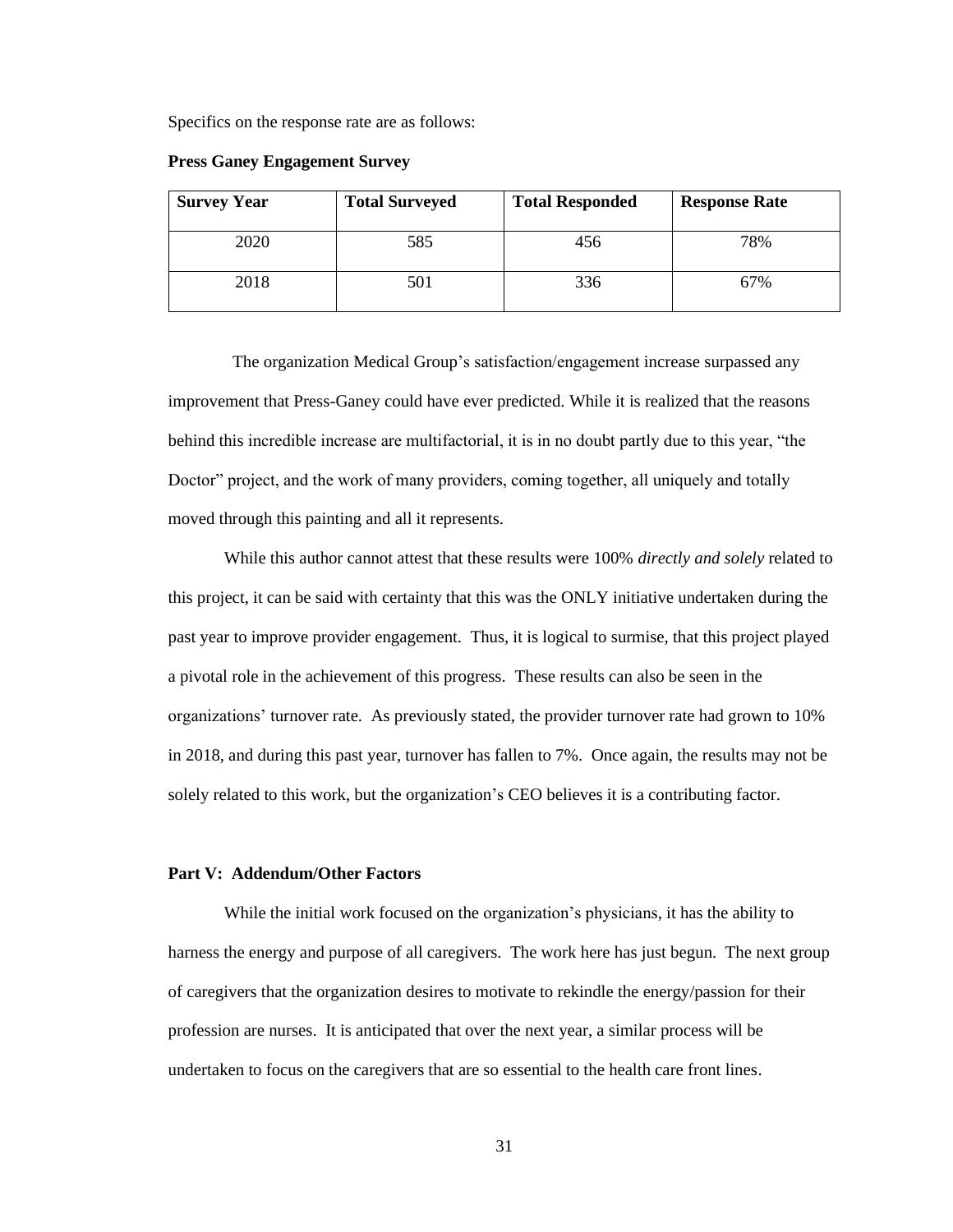#### **Plan to keep momentum going**

The planning committee is working hard to keep momentum going. There are several activities in the works in order to ensure that engagement continues to improve within the organization. A few of these plans are highlighted below:

- A system-wide engagement group has now been set up with physician leadership. This group is tasked with growing and developing the physician affinity groups. Each special interest/affinity group will report back to this committee.
- The videos that were developed regarding the history and restoration of *The Doctor* will be shared at every new provider orientation session. Furthermore, all residents will also be included in these sessions to share the uniqueness of this history.
- Each year there will be a special community/physician education series, like the one that was completed in February. All these sessions will address the history of the painting, and the importance of provider compassion.

#### **Part VI: Conclusion**

In an article written April 12, 2020, Dr. Trzeciak writes, "*in the care of patients, connecting with compassion—and the relationship that flows from that – is a positive, fulfilling experience that can actually counteract (or protect against) burnout and depression, and build resilience. Neuroscience research shows that compassion for others activates a reward center in the brain. In this way, compassion can heal the healer."<sup>9</sup>*In this rural health care system in the middle of Pennsylvania, the organization has seen how a shared love of history and art, can help reshape a culture and engage our caregivers. The exciting part of this work is that a new generation of leaders, caregivers, and community members will take this work into the future, helping to reshape a new generation.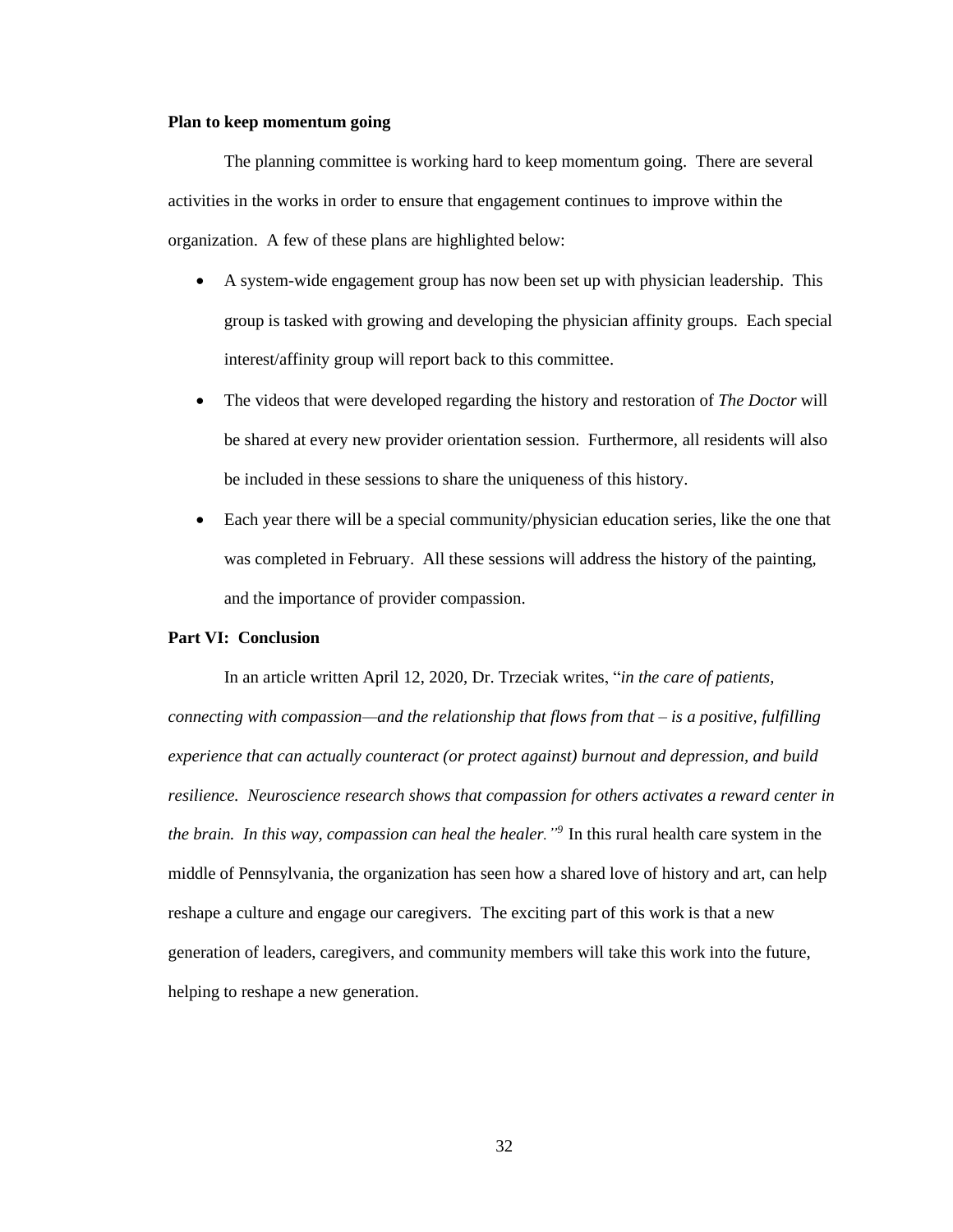#### **Bibliography**

- 1. Executive Leadership and Physician Well-being; Nine Organizational Strategies to Promote Engagement and Reduce Burnout Mayo Clinic Proc January 2017-1
- 2. Pearl M.D., Robert. The Unspoken Causes of Physician Burnout. *Forbes.* July 8, 2019.
- 3. Berwick DM. Era 3 for Medicine and Healthcare. JAMA. 2016;315(13):1329.doi:10.1001/jama.2016.1509
- 4. Shanafelt T, Goh J, Sinsky C. The Business Case for Investing in Physician Well-being. *JAMA Intern Med.* 2017;177(120:1826.doi10.001/jamainternalmed.2017.4340
- 5. Moore, Jane. What Sir Luke Fildes' 1887 painting *The Doctor* can teach us about the practice of medicine today. *British Journal of General Practice.* 2008 Mar 1:58(548): 210-213
- 6. Downie RS. The Healing Arts. Oxford: Oxford University Press; 1994
- 7. Mr. Allan Kirby. *Unveiling Ceremony.* 1944 Nov 1:6-7
- 8. Shanafelt, Tait, West, Colin, et all. Changes in Burnout and Satisfaction With Work-Life Integration in Physicians and the General US Working Population Between 2011 and 2017. *Mayo Clin Proc.* September 2019:94(9):1681-1694.
- 9. Trzeciak Stephen and Mazzarelli Anthony. Compassion is contagious and saves lives: What coronavirus is teaching us about caring for one another. *New York Daily News.* April 12, 2020.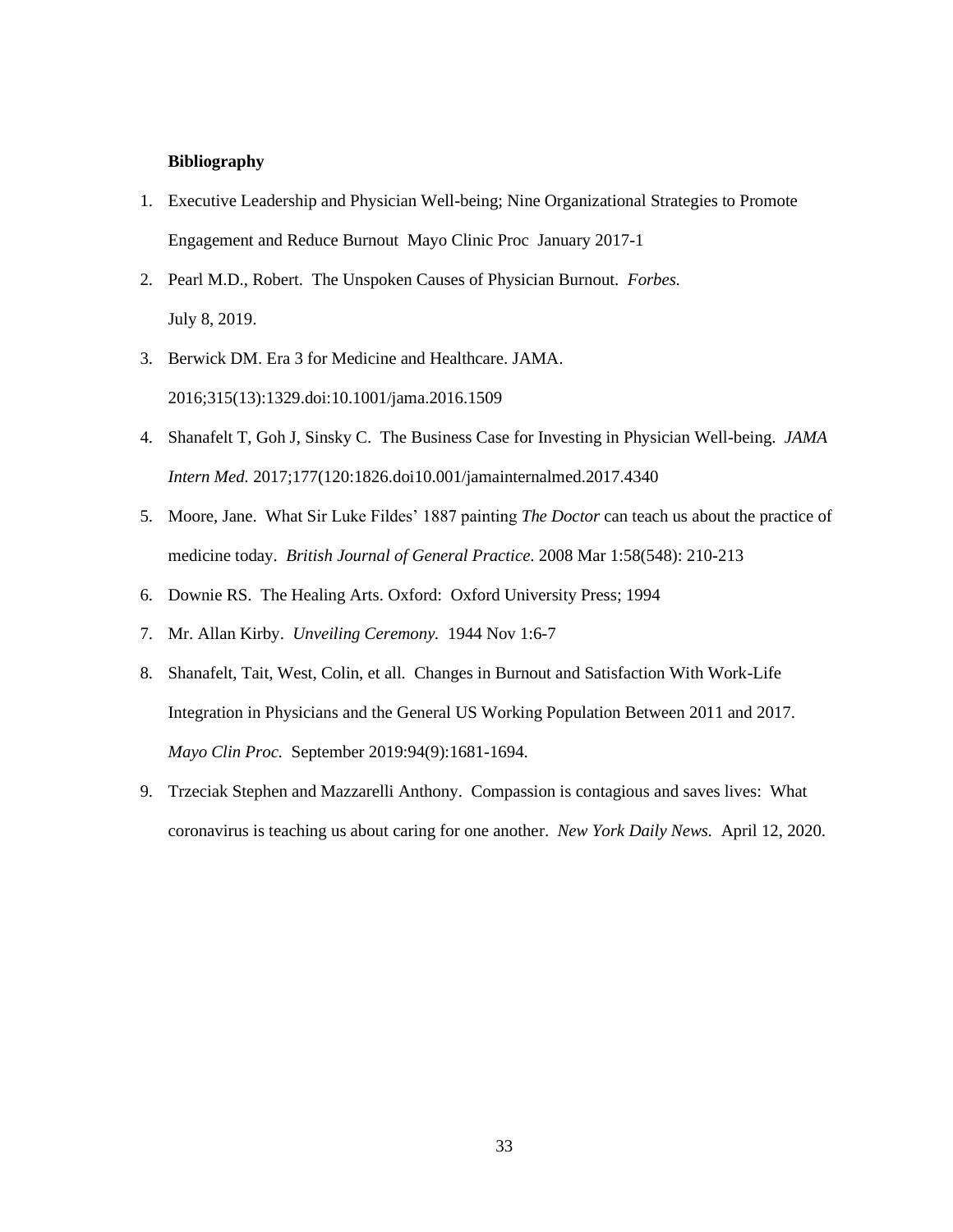# **APPENDIX**

**A) Comparison of paintings**

**"The Doctor" by Sir Luke Fildes-Tate Museum**



**"The Doctor"- Original Oil Study by Sir Luke Fildes-At TGC Organization**